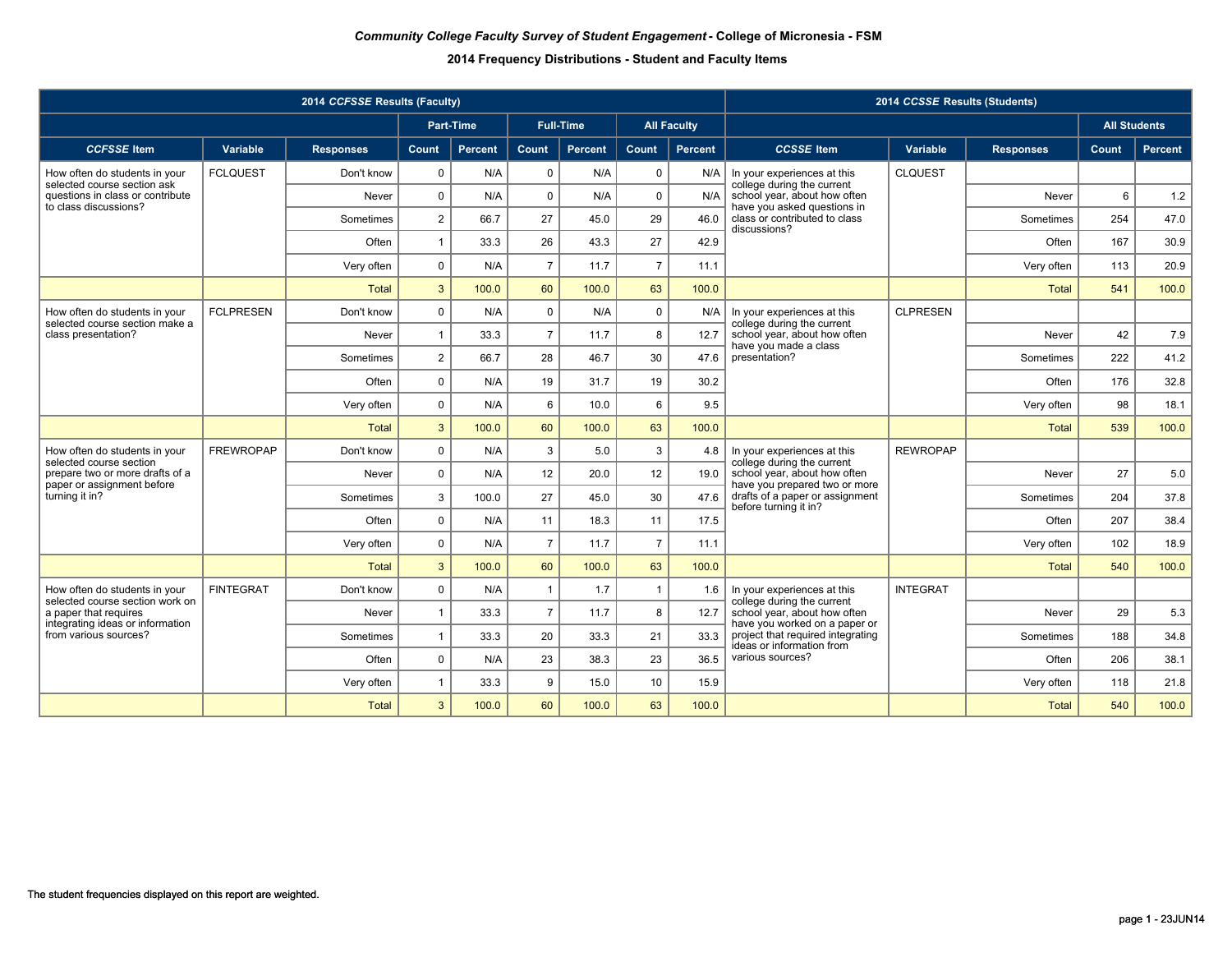|                                                                                  |                  | 2014 CCFSSE Results (Faculty) |                |           |                |                  |                |                    |                                                                | 2014 CCSSE Results (Students) |                  |                     |         |
|----------------------------------------------------------------------------------|------------------|-------------------------------|----------------|-----------|----------------|------------------|----------------|--------------------|----------------------------------------------------------------|-------------------------------|------------------|---------------------|---------|
|                                                                                  |                  |                               |                | Part-Time |                | <b>Full-Time</b> |                | <b>All Faculty</b> |                                                                |                               |                  | <b>All Students</b> |         |
| <b>CCFSSE</b> Item                                                               | Variable         | <b>Responses</b>              | <b>Count</b>   | Percent   | Count          | <b>Percent</b>   | Count          | Percent            | <b>CCSSE</b> Item                                              | Variable                      | <b>Responses</b> | Count               | Percent |
| How often do students in your<br>selected course section come                    | <b>FCLUNPREP</b> | Don't know                    | 0              | N/A       |                | 1.7              | $\overline{1}$ | 1.6                | In your experiences at this<br>college during the current      | <b>CLUNPREP</b>               |                  |                     |         |
| to class without completing<br>readings or assignments?                          |                  | Never                         | $\mathbf 0$    | N/A       | $\overline{1}$ | 1.7              | $\mathbf{1}$   | 1.6                | school year, about how often<br>have you come to class without |                               | Never            | 97                  | 18.0    |
|                                                                                  |                  | Sometimes                     | 3              | 100.0     | 32             | 53.3             | 35             | 55.6               | completing readings or<br>assignments?                         |                               | Sometimes        | 363                 | 67.6    |
|                                                                                  |                  | Often                         | $\mathbf 0$    | N/A       | 19             | 31.7             | 19             | 30.2               |                                                                |                               | Often            | 59                  | 11.0    |
|                                                                                  |                  | Very often                    | $\mathbf 0$    | N/A       | $\overline{7}$ | 11.7             | $\overline{7}$ | 11.1               |                                                                |                               | Very often       | 19                  | 3.5     |
|                                                                                  |                  | <b>Total</b>                  | 3              | 100.0     | 60             | 100.0            | 63             | 100.0              |                                                                |                               | <b>Total</b>     | 538                 | 100.0   |
| How often do students in your<br>selected course section work                    | <b>FCLASSGRP</b> | Don't know                    | $\mathbf 0$    | N/A       | $\mathbf 0$    | N/A              | $\mathbf 0$    | N/A                | In your experiences at this<br>college during the current      | <b>CLASSGRP</b>               |                  |                     |         |
| with other students on projects<br>during class?                                 |                  | Never                         | $\mathbf 0$    | N/A       | $\overline{2}$ | 3.3              | $\overline{2}$ | 3.2                | school year, about how often<br>have you worked with other     |                               | Never            | 31                  | 5.7     |
|                                                                                  |                  | Sometimes                     | $\mathbf{1}$   | 33.3      | 19             | 31.7             | 20             | 31.7               | students on projects during<br>class?                          |                               | Sometimes        | 179                 | 33.2    |
|                                                                                  |                  | Often                         | $\overline{2}$ | 66.7      | 27             | 45.0             | 29             | 46.0               |                                                                |                               | Often            | 198                 | 36.6    |
|                                                                                  |                  | Very often                    | $\mathbf 0$    | N/A       | 12             | 20.0             | 12             | 19.0               |                                                                |                               | Very often       | 132                 | 24.5    |
|                                                                                  |                  | <b>Total</b>                  | $\mathbf{3}$   | 100.0     | 60             | 100.0            | 63             | 100.0              |                                                                |                               | <b>Total</b>     | 540                 | 100.0   |
| How often do students in your<br>selected course section work                    | <b>FOCCGRP</b>   | Don't know                    | $\mathbf{1}$   | 33.3      | 6              | 10.0             | $\overline{7}$ | 11.1               | In your experiences at this<br>college during the current      | <b>OCCGRP</b>                 |                  |                     |         |
| with classmates outside of class<br>to prepare class assignments?                |                  | Never                         | $\Omega$       | N/A       | $\overline{4}$ | 6.7              | $\overline{4}$ | 6.3                | school year, about how often<br>have you worked with           |                               | Never            | 56                  | 10.3    |
|                                                                                  |                  | Sometimes                     | $\mathbf{1}$   | 33.3      | 27             | 45.0             | 28             | 44.4               | classmates outside of class to<br>prepare class assignments?   |                               | Sometimes        | 214                 | 39.6    |
|                                                                                  |                  | Often                         | $\mathbf{1}$   | 33.3      | 19             | 31.7             | 20             | 31.7               |                                                                |                               | Often            | 170                 | 31.6    |
|                                                                                  |                  | Very often                    | $\mathbf 0$    | N/A       | $\overline{4}$ | 6.7              | $\overline{4}$ | 6.3                |                                                                |                               | Very often       | 100                 | 18.5    |
|                                                                                  |                  | <b>Total</b>                  | 3              | 100.0     | 60             | 100.0            | 63             | 100.0              |                                                                |                               | <b>Total</b>     | 540                 | 100.0   |
| How often do students in your                                                    | <b>FTUTOR</b>    | Don't know                    | $\mathbf{1}$   | 33.3      | 14             | 23.7             | 15             | 24.2               | In your experiences at this<br>college during the current      | <b>TUTOR</b>                  |                  |                     |         |
| selected course section tutor or<br>teach other students (paid or<br>voluntary)? |                  | Never                         | $\mathbf 0$    | N/A       | 12             | 20.3             | 12             | 19.4               | school year, about how often<br>have you tutored or taught     |                               | Never            | 289                 | 53.8    |
|                                                                                  |                  | Sometimes                     | $\overline{2}$ | 66.7      | 23             | 39.0             | 25             | 40.3               | other students (paid or<br>voluntary)?                         |                               | Sometimes        | 162                 | 30.2    |
|                                                                                  |                  | Often                         | $\mathbf 0$    | N/A       | 9              | 15.3             | 9              | 14.5               |                                                                |                               | Often            | 65                  | 12.1    |
|                                                                                  |                  | Very often                    | $\pmb{0}$      | N/A       | $\overline{1}$ | 1.7              | $\overline{1}$ | 1.6                |                                                                |                               | Very often       | 21                  | 4.0     |
|                                                                                  |                  | <b>Total</b>                  | 3              | 100.0     | 59             | 100.0            | 62             | 100.0              |                                                                |                               | <b>Total</b>     | 537                 | 100.0   |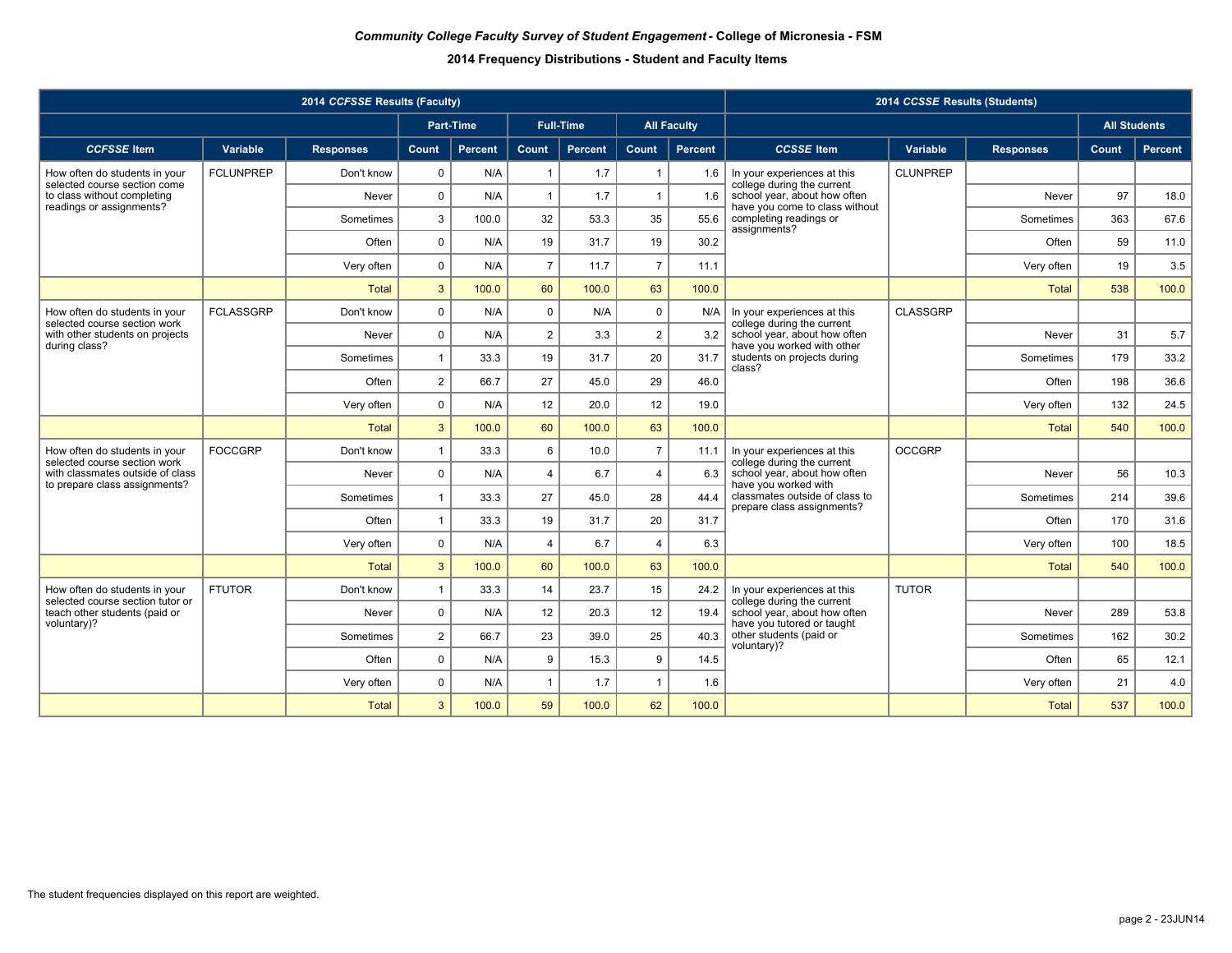|                                                                       |                  | 2014 CCFSSE Results (Faculty) |                |           |                |                  |                |                    |                                                               | 2014 CCSSE Results (Students) |                  |                     |         |
|-----------------------------------------------------------------------|------------------|-------------------------------|----------------|-----------|----------------|------------------|----------------|--------------------|---------------------------------------------------------------|-------------------------------|------------------|---------------------|---------|
|                                                                       |                  |                               |                | Part-Time |                | <b>Full-Time</b> |                | <b>All Faculty</b> |                                                               |                               |                  | <b>All Students</b> |         |
| <b>CCFSSE</b> Item                                                    | Variable         | <b>Responses</b>              | Count          | Percent   | Count          | <b>Percent</b>   | Count          | Percent            | <b>CCSSE</b> Item                                             | Variable                      | <b>Responses</b> | Count               | Percent |
| How often do students in your<br>selected course section              | <b>FCOMMPROJ</b> | Don't know                    | 0              | N/A       | 10             | 16.7             | 10             | 15.9               | In your experiences at this<br>college during the current     | <b>COMMPROJ</b>               |                  |                     |         |
| participate in a<br>community-based project as a                      |                  | Never                         | $\mathbf{1}$   | 33.3      | 26             | 43.3             | 27             | 42.9               | school year, about how often<br>have you participated in a    |                               | Never            | 268                 | 49.8    |
| part of a regular course?                                             |                  | Sometimes                     | $\overline{2}$ | 66.7      | 17             | 28.3             | 19             | 30.2               | community-based project as a<br>part of a regular course?     |                               | Sometimes        | 177                 | 33.0    |
|                                                                       |                  | Often                         | $\mathbf 0$    | N/A       | 6              | 10.0             | 6              | 9.5                |                                                               |                               | Often            | 71                  | 13.2    |
|                                                                       |                  | Very often                    | $\mathbf 0$    | N/A       | $\overline{1}$ | 1.7              | $\overline{1}$ | 1.6                |                                                               |                               | Very often       | 21                  | 4.0     |
|                                                                       |                  | <b>Total</b>                  | 3              | 100.0     | 60             | 100.0            | 63             | 100.0              |                                                               |                               | <b>Total</b>     | 537                 | 100.0   |
| How often do students in your<br>selected course section use the      | <b>FINTERNET</b> | Don't know                    | $\mathbf 0$    | N/A       | $\overline{2}$ | 3.3              | $\overline{2}$ | 3.2                | In your experiences at this<br>college during the current     | <b>INTERNET</b>               |                  |                     |         |
| Internet or instant messaging to<br>work on an assignment?            |                  | Never                         | $\mathbf 0$    | N/A       | 6              | 10.0             | 6              | 9.5                | school year, about how often<br>have you used the Internet or |                               | Never            | 29                  | 5.4     |
|                                                                       |                  | Sometimes                     | $\mathbf{1}$   | 33.3      | 25             | 41.7             | 26             | 41.3               | instant messaging to work on<br>an assignment?                |                               | Sometimes        | 130                 | 24.4    |
|                                                                       |                  | Often                         | $\Omega$       | N/A       | 18             | 30.0             | 18             | 28.6               |                                                               |                               | Often            | 136                 | 25.4    |
|                                                                       |                  | Very often                    | $\overline{2}$ | 66.7      | 9              | 15.0             | 11             | 17.5               |                                                               |                               | Very often       | 239                 | 44.8    |
|                                                                       |                  | <b>Total</b>                  | $\mathbf{3}$   | 100.0     | 60             | 100.0            | 63             | 100.0              |                                                               |                               | <b>Total</b>     | 535                 | 100.0   |
| How often do students in your<br>selected course section use          | <b>FEMAIL</b>    | Don't know                    | $\Omega$       | N/A       | $\Omega$       | N/A              | $\Omega$       | N/A                | In your experiences at this<br>college during the current     | <b>EMAIL</b>                  |                  |                     |         |
| e-mail to communicate with<br>you?                                    |                  | Never                         | $\Omega$       | N/A       | $\overline{1}$ | 1.7              | $\overline{1}$ | 1.6                | school year, about how often<br>have you used e-mail to       |                               | Never            | 63                  | $11.7$  |
|                                                                       |                  | Sometimes                     | $\overline{2}$ | 66.7      | 19             | 32.2             | 21             | 33.9               | communicate with an instructor?                               |                               | Sometimes        | 175                 | 32.6    |
|                                                                       |                  | Often                         | $\mathbf 0$    | N/A       | 21             | 35.6             | 21             | 33.9               |                                                               |                               | Often            | 121                 | 22.5    |
|                                                                       |                  | Very often                    | $\mathbf{1}$   | 33.3      | 18             | 30.5             | 19             | 30.6               |                                                               |                               | Very often       | 178                 | 33.2    |
|                                                                       |                  | <b>Total</b>                  | 3              | 100.0     | 59             | 100.0            | 62             | 100.0              |                                                               |                               | <b>Total</b>     | 537                 | 100.0   |
| How often do students in your                                         | <b>FFACGRADE</b> | Don't know                    | $\mathbf 0$    | N/A       | $\mathbf 0$    | N/A              | $\mathbf 0$    | N/A                | In your experiences at this<br>college during the current     | <b>FACGRADE</b>               |                  |                     |         |
| selected course section discuss<br>grades or assignments with<br>you? |                  | Never                         | $\mathbf 0$    | N/A       | $\mathbf 0$    | N/A              | $\mathbf 0$    | N/A                | school year, about how often<br>have you discussed grades or  |                               | Never            | 45                  | 8.4     |
|                                                                       |                  | Sometimes                     | 3              | 100.0     | 21             | 36.2             | 24             | 39.3               | assignments with an instructor?                               |                               | Sometimes        | 218                 | 40.7    |
|                                                                       |                  | Often                         | $\mathbf 0$    | N/A       | 25             | 43.1             | 25             | 41.0               |                                                               |                               | Often            | 171                 | 31.9    |
|                                                                       |                  | Very often                    | $\pmb{0}$      | N/A       | 12             | 20.7             | 12             | 19.7               |                                                               |                               | Very often       | 101                 | 18.9    |
|                                                                       |                  | <b>Total</b>                  | 3              | 100.0     | 58             | 100.0            | 61             | 100.0              |                                                               |                               | <b>Total</b>     | 535                 | 100.0   |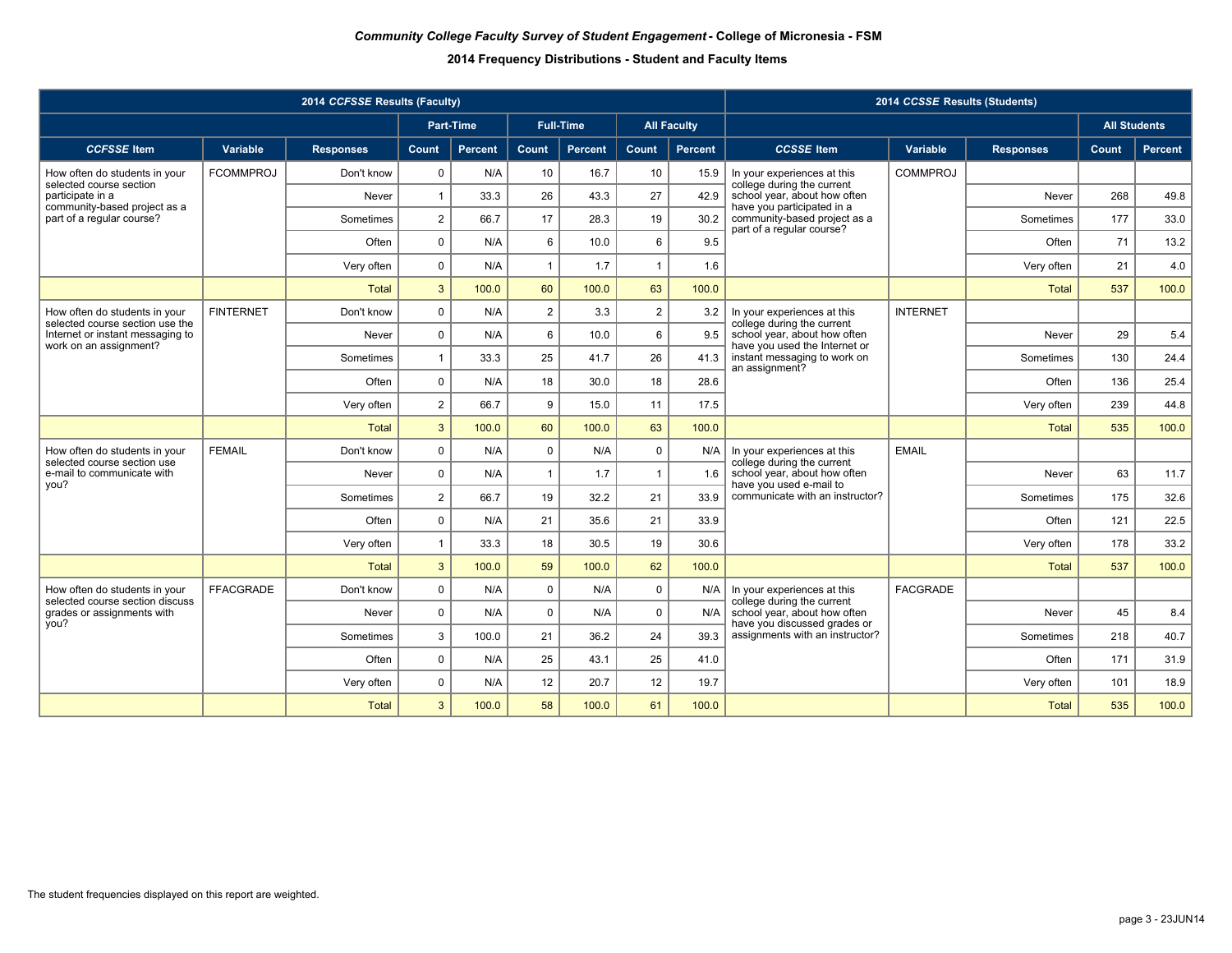|                                                                  |                  | 2014 CCFSSE Results (Faculty) |                |           |                 |                  |                 |                    |                                                                | 2014 CCSSE Results (Students) |                  |                     |         |
|------------------------------------------------------------------|------------------|-------------------------------|----------------|-----------|-----------------|------------------|-----------------|--------------------|----------------------------------------------------------------|-------------------------------|------------------|---------------------|---------|
|                                                                  |                  |                               |                | Part-Time |                 | <b>Full-Time</b> |                 | <b>All Faculty</b> |                                                                |                               |                  | <b>All Students</b> |         |
| <b>CCFSSE</b> Item                                               | Variable         | <b>Responses</b>              | Count          | Percent   | Count           | <b>Percent</b>   | Count           | Percent            | <b>CCSSE</b> Item                                              | Variable                      | <b>Responses</b> | Count               | Percent |
| How often do students in your<br>selected course section talk    | <b>FFACPLANS</b> | Don't know                    | $\mathbf 0$    | N/A       |                 | 1.7              | -1              | 1.6                | In your experiences at this<br>college during the current      | <b>FACPLANS</b>               |                  |                     |         |
| about career plans with you?                                     |                  | Never                         | $\mathbf{1}$   | 33.3      | 10              | 16.7             | 11              | 17.5               | school year, about how often<br>have you talked about career   |                               | Never            | 170                 | 32.1    |
|                                                                  |                  | Sometimes                     | $\overline{2}$ | 66.7      | 41              | 68.3             | 43              | 68.3               | plans with an instructor or<br>advisor?                        |                               | Sometimes        | 223                 | 42.0    |
|                                                                  |                  | Often                         | $\mathbf 0$    | N/A       | 8               | 13.3             | 8               | 12.7               |                                                                |                               | Often            | 89                  | 16.7    |
|                                                                  |                  | Very often                    | $\mathbf 0$    | N/A       | $\mathbf 0$     | N/A              | $\mathbf 0$     | N/A                |                                                                |                               | Very often       | 48                  | 9.1     |
|                                                                  |                  | <b>Total</b>                  | $\mathbf{3}$   | 100.0     | 60              | 100.0            | 63              | 100.0              |                                                                |                               | <b>Total</b>     | 530                 | 100.0   |
| How often do students in your<br>selected course section discuss | <b>FFACIDEAS</b> | Don't know                    | $\mathbf 0$    | N/A       | $\mathbf 0$     | N/A              | $\mathbf 0$     | N/A                | In your experiences at this<br>college during the current      | <b>FACIDEAS</b>               |                  |                     |         |
| ideas from their readings or<br>classes with you outside of      |                  | Never                         | $\mathbf{1}$   | 33.3      | 17              | 28.3             | 18              | 28.6               | school year, about how often<br>have you discussed ideas from  |                               | Never            | 147                 | 27.4    |
| class?                                                           |                  | Sometimes                     | $\overline{2}$ | 66.7      | 29              | 48.3             | 31              | 49.2               | your readings or classes with<br>instructors outside of class? |                               | Sometimes        | 262                 | 49.0    |
|                                                                  |                  | Often                         | $\mathbf 0$    | N/A       | 13              | 21.7             | 13              | 20.6               |                                                                |                               | Often            | 97                  | 18.1    |
|                                                                  |                  | Very often                    | $\mathbf 0$    | N/A       | $\overline{1}$  | 1.7              | $\overline{1}$  | 1.6                |                                                                |                               | Very often       | 29                  | 5.5     |
|                                                                  |                  | <b>Total</b>                  | 3              | 100.0     | 60              | 100.0            | 63              | 100.0              |                                                                |                               | <b>Total</b>     | 535                 | 100.0   |
| How often do students in your<br>selected course section receive | <b>FFACFEED</b>  | Don't know                    | $\mathbf 0$    | N/A       | $\mathbf 0$     | N/A              | $\mathbf 0$     | N/A                | In your experiences at this<br>college during the current      | <b>FACFEED</b>                |                  |                     |         |
| prompt feedback (written or<br>oral) from you about their        |                  | Never                         | $\mathbf 0$    | N/A       | $\mathbf 0$     | N/A              | $\mathbf{0}$    | N/A                | school year, about how often<br>have you received prompt       |                               | Never            | 65                  | 12.0    |
| performance?                                                     |                  | Sometimes                     | $\pmb{0}$      | N/A       | 11              | 18.3             | 11              | 17.5               | feedback (written or oral) from<br>instructors on your         |                               | Sometimes        | 194                 | 35.9    |
|                                                                  |                  | Often                         | $\overline{2}$ | 66.7      | 28              | 46.7             | 30              | 47.6               | performance?                                                   |                               | Often            | 173                 | 32.2    |
|                                                                  |                  | Very often                    | $\mathbf{1}$   | 33.3      | 21              | 35.0             | 22              | 34.9               |                                                                |                               | Very often       | 108                 | 19.9    |
|                                                                  |                  | <b>Total</b>                  | 3              | 100.0     | 60              | 100.0            | 63              | 100.0              |                                                                |                               | <b>Total</b>     | 540                 | 100.0   |
| How often do students in your<br>selected course section work    | <b>FWORKHARD</b> | Don't know                    | $\mathbf{1}$   | 33.3      | 3               | 5.0              | $\overline{4}$  | 6.3                | In your experiences at this<br>college during the current      | <b>WORKHARD</b>               |                  |                     |         |
| harder than they thought they<br>could to meet your standards or |                  | Never                         | $\Omega$       | N/A       | $\overline{2}$  | 3.3              | $\overline{2}$  | 3.2                | school year, about how often<br>have you worked harder than    |                               | Never            | 31                  | 5.8     |
| expectations?                                                    |                  | Sometimes                     | $\overline{2}$ | 66.7      | 22              | 36.7             | 24              | 38.1               | you thought you could to meet<br>an instructor's standards or  |                               | Sometimes        | 190                 | 35.3    |
|                                                                  |                  | Often                         | $\mathbf 0$    | N/A       | 28              | 46.7             | 28              | 44.4               | expectations?                                                  |                               | Often            | 210                 | 39.0    |
|                                                                  |                  | Very often                    | $\mathbf 0$    | N/A       | $5\phantom{.0}$ | 8.3              | $5\phantom{.0}$ | 7.9                |                                                                |                               | Very often       | 107                 | 19.9    |
|                                                                  |                  | <b>Total</b>                  | $\overline{3}$ | 100.0     | 60              | 100.0            | 63              | 100.0              |                                                                |                               | <b>Total</b>     | 538                 | 100.0   |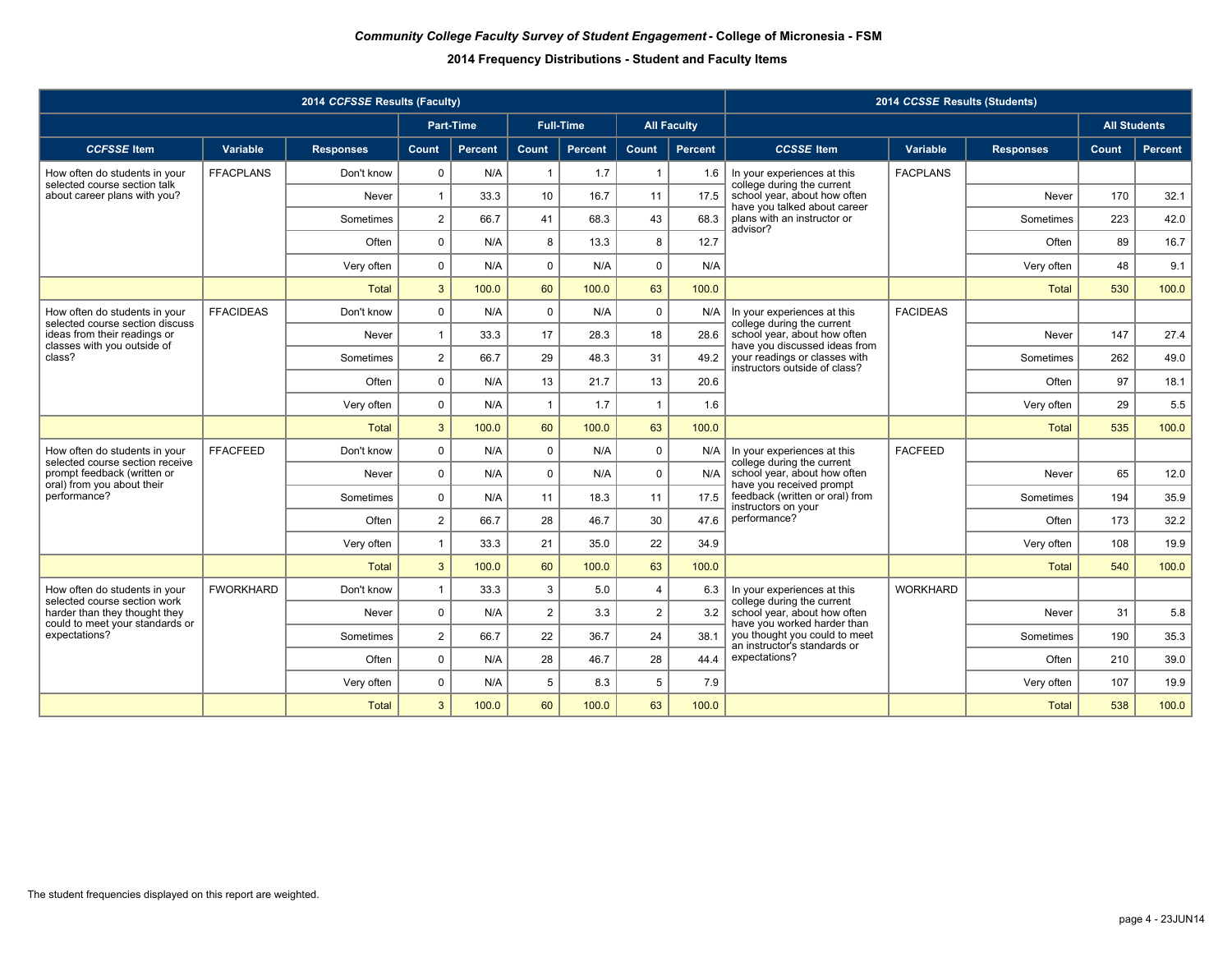|                                                                      |                  | 2014 CCFSSE Results (Faculty) |                |                  |                |                  |                |                    |                                                                       | 2014 CCSSE Results (Students) |                  |                     |                |
|----------------------------------------------------------------------|------------------|-------------------------------|----------------|------------------|----------------|------------------|----------------|--------------------|-----------------------------------------------------------------------|-------------------------------|------------------|---------------------|----------------|
|                                                                      |                  |                               |                | <b>Part-Time</b> |                | <b>Full-Time</b> |                | <b>All Faculty</b> |                                                                       |                               |                  | <b>All Students</b> |                |
| <b>CCFSSE</b> Item                                                   | Variable         | <b>Responses</b>              | Count          | Percent          | Count          | Percent          | Count          | Percent            | <b>CCSSE</b> Item                                                     | Variable                      | <b>Responses</b> | Count               | <b>Percent</b> |
| How often do students in your<br>selected course section work        | <b>FFACOTH</b>   | Don't know                    | $\mathbf 0$    | N/A              | $\overline{2}$ | 3.3              | $\sqrt{2}$     | 3.2                | In your experiences at this<br>college during the current             | <b>FACOTH</b>                 |                  |                     |                |
| with you on activities other than<br>coursework?                     |                  | Never                         | $\mathbf{1}$   | 33.3             | 18             | 30.0             | 19             | 30.2               | school year, about how often<br>have you worked with                  |                               | Never            | 250                 | 47.0           |
|                                                                      |                  | Sometimes                     | $\overline{2}$ | 66.7             | 31             | 51.7             | 33             | 52.4               | instructors on activities other<br>than coursework?                   |                               | Sometimes        | 184                 | 34.7           |
|                                                                      |                  | Often                         | 0              | N/A              | $\overline{7}$ | 11.7             | $\overline{7}$ | 11.1               |                                                                       |                               | Often            | 80                  | 15.0           |
|                                                                      |                  | Very often                    | $\mathsf 0$    | N/A              | $\overline{2}$ | 3.3              | $\overline{2}$ | 3.2                |                                                                       |                               | Very often       | 18                  | 3.4            |
|                                                                      |                  | Total                         | $\mathbf{3}$   | 100.0            | 60             | 100.0            | 63             | 100.0              |                                                                       |                               | Total            | 532                 | 100.0          |
| How often do students in your<br>selected course section discuss     | <b>FOOCIDEAS</b> | Don't know                    | $\overline{2}$ | 66.7             | 17             | 28.3             | 19             | 30.2               | In your experiences at this<br>college during the current             | <b>OOCIDEAS</b>               |                  |                     |                |
| ideas from their readings or<br>classes with others outside of       |                  | Never                         | 0              | N/A              | $\overline{7}$ | 11.7             | $\overline{7}$ | 11.1               | school year, about how often<br>have you discussed ideas from         |                               | Never            | 36                  | 6.8            |
| class (students, family<br>members, co-workers, etc.)?               |                  | Sometimes                     | $\mathbf{1}$   | 33.3             | 30             | 50.0             | 31             | 49.2               | your readings or classes with<br>others outside of class              |                               | Sometimes        | 198                 | 36.8           |
|                                                                      |                  | Often                         | 0              | N/A              | 5              | 8.3              | 5              | 7.9                | (students, family members,<br>co-workers, etc.)?                      |                               | Often            | 172                 | 32.0           |
|                                                                      |                  | Very often                    | 0              | N/A              | $\mathbf{1}$   | 1.7              | $\overline{1}$ | 1.6                |                                                                       |                               | Very often       | 131                 | 24.4           |
|                                                                      |                  | <b>Total</b>                  | 3              | 100.0            | 60             | 100.0            | 63             | 100.0              |                                                                       |                               | <b>Total</b>     | 538                 | 100.0          |
| How often do students in your<br>selected course section have        | <b>FDIVRSTUD</b> | Don't know                    | $\mathbf{1}$   | 33.3             | 15             | 25.0             | 16             | 25.4               | In your experiences at this<br>college during the current             | <b>DIVRSTUD</b>               |                  |                     |                |
| serious conversations with<br>students of a different race or        |                  | Never                         | $\mathbf{1}$   | 33.3             | 15             | 25.0             | 16             | 25.4               | school year, about how often<br>have you had serious                  |                               | Never            | 146                 | 27.0           |
| ethnicity other than their own?                                      |                  | Sometimes                     | $\mathbf{1}$   | 33.3             | 17             | 28.3             | 18             | 28.6               | conversations with students of a<br>different race or ethnicity other |                               | Sometimes        | 196                 | 36.4           |
|                                                                      |                  | Often                         | $\mathbf 0$    | N/A              | 9              | 15.0             | 9              | 14.3               | than your own?                                                        |                               | Often            | 135                 | 25.1           |
|                                                                      |                  | Very often                    | 0              | N/A              | $\overline{4}$ | 6.7              | $\overline{4}$ | 6.3                |                                                                       |                               | Very often       | 62                  | 11.4           |
|                                                                      |                  | <b>Total</b>                  | 3              | 100.0            | 60             | 100.0            | 63             | 100.0              |                                                                       |                               | <b>Total</b>     | 539                 | 100.0          |
| How often do students in your<br>selected course section have        | <b>FDIFFSTUD</b> | Don't know                    | $\overline{2}$ | 66.7             | 15             | 25.0             | 17             | 27.0               | In your experiences at this<br>college during the current             | <b>DIFFSTUD</b>               |                  |                     |                |
| serious conversations with<br>students who differ from them in       |                  | Never                         | $\mathbf{1}$   | 33.3             | 17             | 28.3             | 18             | 28.6               | school year, about how often<br>have you had serious                  |                               | Never            | 129                 | 24.1           |
| terms of their religious beliefs,<br>political opinions, or personal |                  | Sometimes                     | 0              | N/A              | 19             | 31.7             | 19             | 30.2               | conversations with students<br>who differ from you in terms of        |                               | Sometimes        | 200                 | 37.3           |
| values?                                                              |                  | Often                         | $\mathbf 0$    | N/A              | $\overline{7}$ | 11.7             | $\overline{7}$ | 11.1               | their religious beliefs, political<br>opinions, or personal values?   |                               | Often            | 132                 | 24.5           |
|                                                                      |                  | Very often                    | 0              | N/A              | $\overline{2}$ | 3.3              | $\overline{2}$ | 3.2                |                                                                       |                               | Very often       | 76                  | 14.1           |
|                                                                      |                  | <b>Total</b>                  | 3              | 100.0            | 60             | 100.0            | 63             | 100.0              |                                                                       |                               | <b>Total</b>     | 537                 | 100.0          |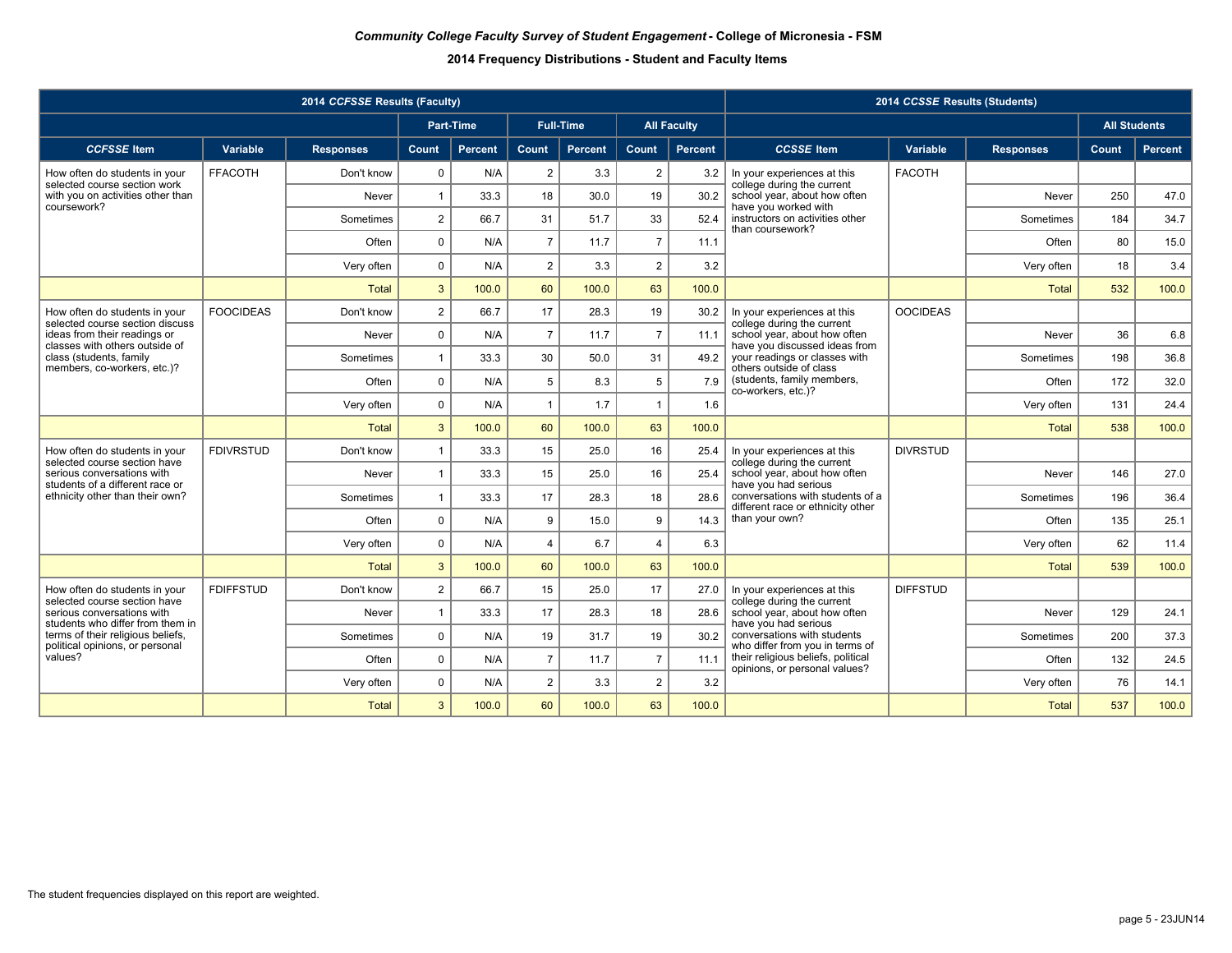|                                                                                                  |                  | 2014 CCFSSE Results (Faculty) |                |                |             |                  |              |                    |                                                                                               | 2014 CCSSE Results (Students) |                  |                |                     |
|--------------------------------------------------------------------------------------------------|------------------|-------------------------------|----------------|----------------|-------------|------------------|--------------|--------------------|-----------------------------------------------------------------------------------------------|-------------------------------|------------------|----------------|---------------------|
|                                                                                                  |                  |                               |                | Part-Time      |             | <b>Full-Time</b> |              | <b>All Faculty</b> |                                                                                               |                               |                  |                | <b>All Students</b> |
| <b>CCFSSE</b> Item                                                                               | Variable         | <b>Responses</b>              | Count          | <b>Percent</b> | Count       | Percent          | Count        | <b>Percent</b>     | <b>CCSSE</b> Item                                                                             | Variable                      | <b>Responses</b> | Count          | <b>Percent</b>      |
| How often do students in your                                                                    | <b>FSKIPCLAS</b> | Don't know                    | $\mathsf 0$    | N/A            | $\mathbf 0$ | N/A              | $\mathbf 0$  | N/A                | In your experiences at this                                                                   | <b>SKIPCLAS</b>               |                  |                |                     |
| selected course section skip<br>class?                                                           |                  | Never                         | 0              | N/A            | 3           | 5.0              | $\mathbf{3}$ | 4.8                | college during the current<br>school year, about how often<br>have you skipped class?         |                               | Never            | 194            | 36.0                |
|                                                                                                  |                  | Sometimes                     | 3              | 100.0          | 39          | 65.0             | 42           | 66.7               |                                                                                               |                               | Sometimes        | 324            | 60.0                |
|                                                                                                  |                  | Often                         | $\mathbf 0$    | N/A            | 12          | 20.0             | 12           | 19.0               |                                                                                               |                               | Often            | 20             | 3.8                 |
|                                                                                                  |                  | Very often                    | 0              | N/A            | 6           | 10.0             | 6            | 9.5                |                                                                                               |                               | Very often       | $\overline{1}$ | 0.3                 |
|                                                                                                  |                  | <b>Total</b>                  | 3              | 100.0          | 60          | 100.0            | 63           | 100.0              |                                                                                               |                               | <b>Total</b>     | 540            | 100.0               |
| During the current school year,<br>how much does the coursework                                  | <b>FMEMORIZE</b> | Very little                   | 0              | N/A            | $9\,$       | 15.5             | 9            | 14.8               | During the current school year,<br>how much has your coursework                               | <b>MEMORIZE</b>               | Very little      | 33             | 6.1                 |
| in your selected course section<br>emphasize memorizing facts,                                   |                  | Some                          | $\overline{2}$ | 66.7           | 13          | 22.4             | 15           | 24.6               | at this college emphasized<br>memorizing facts, ideas, or                                     |                               | Some             | 152            | 28.2                |
| ideas, or methods so the<br>students can repeat them in                                          |                  | Quite a bit                   | 0              | N/A            | 20          | 34.5             | 20           | 32.8               | methods from your courses and<br>readings so you can repeat                                   |                               | Quite a bit      | 255            | 47.2                |
| pretty much the same form?                                                                       |                  | Very much                     | $\mathbf{1}$   | 33.3           | 16          | 27.6             | 17           | 27.9               | them in pretty much the same<br>form?                                                         |                               | Very much        | 100            | 18.4                |
|                                                                                                  |                  | <b>Total</b>                  | $\mathbf{3}$   | 100.0          | 58          | 100.0            | 61           | 100.0              |                                                                                               |                               | Total            | 540            | 100.0               |
| During the current school year,                                                                  | FANALYZE         | Very little                   | 0              | N/A            | 3           | 5.2              | $\mathbf{3}$ | 4.9                | During the current school year,                                                               | ANALYZE                       | Very little      | 36             | 6.7                 |
| how much does the coursework<br>in your selected course section<br>emphasize analyzing the basic |                  | Some                          | $\mathbf{1}$   | 33.3           | 13          | 22.4             | 14           | 23.0               | how much has your coursework<br>at this college emphasized<br>analyzing the basic elements of |                               | Some             | 159            | 29.4                |
| elements of an idea.<br>experience, or theory?                                                   |                  | Quite a bit                   | $\mathbf{1}$   | 33.3           | 20          | 34.5             | 21           | 34.4               | an idea, experience, or theory?                                                               |                               | Quite a bit      | 215            | 39.9                |
|                                                                                                  |                  | Very much                     | $\mathbf{1}$   | 33.3           | 22          | 37.9             | 23           | 37.7               |                                                                                               |                               | Very much        | 129            | 24.0                |
|                                                                                                  |                  | Total                         | $\mathbf{3}$   | 100.0          | 58          | 100.0            | 61           | 100.0              |                                                                                               |                               | Total            | 540            | 100.0               |
| During the current school year,<br>how much does the coursework                                  | <b>FSYNTHESZ</b> | Very little                   | $\mathbf 0$    | N/A            | 3           | 5.3              | $\mathbf{3}$ | 5.0                | During the current school year,<br>how much has your coursework                               | <b>SYNTHESZ</b>               | Very little      | 65             | 12.1                |
| in your selected course section<br>emphasize synthesizing and                                    |                  | Some                          | $\mathbf{1}$   | 33.3           | 18          | 31.6             | 19           | 31.7               | at this college emphasized<br>synthesizing and organizing                                     |                               | Some             | 150            | 27.9                |
| organizing ideas, information, or<br>experiences in new ways?                                    |                  | Quite a bit                   | $\mathbf{1}$   | 33.3           | 19          | 33.3             | 20           | 33.3               | ideas. information, or<br>experiences in new ways?                                            |                               | Quite a bit      | 194            | 36.1                |
|                                                                                                  |                  | Very much                     | $\mathbf{1}$   | 33.3           | 17          | 29.8             | 18           | 30.0               |                                                                                               |                               | Very much        | 129            | 23.9                |
|                                                                                                  |                  | <b>Total</b>                  | $\overline{3}$ | 100.0          | 57          | 100.0            | 60           | 100.0              |                                                                                               |                               | <b>Total</b>     | 539            | 100.0               |
| During the current school year,<br>how much does the coursework                                  | FEVALUATE        | Very little                   | 0              | N/A            | 8           | 13.8             | 8            | 13.1               | During the current school year,<br>how much has your coursework                               | <b>EVALUATE</b>               | Very little      | 104            | 19.2                |
| in your selected course section<br>emphasize making judgments                                    |                  | Some                          | $\overline{2}$ | 66.7           | 15          | 25.9             | 17           | 27.9               | at this college emphasized<br>making judgments about the                                      |                               | Some             | 189            | 35.2                |
| about the value or soundness<br>of information, arguments, or                                    |                  | Quite a bit                   | 0              | N/A            | 17          | 29.3             | 17           | 27.9               | value or soundness of<br>information, arguments, or                                           |                               | Quite a bit      | 167            | 30.9                |
| methods?                                                                                         |                  | Very much                     | $\mathbf{1}$   | 33.3           | 18          | 31.0             | 19           | 31.1               | methods?                                                                                      |                               | Very much        | 79             | 14.7                |
|                                                                                                  |                  | <b>Total</b>                  | 3              | 100.0          | 58          | 100.0            | 61           | 100.0              |                                                                                               |                               | <b>Total</b>     | 539            | 100.0               |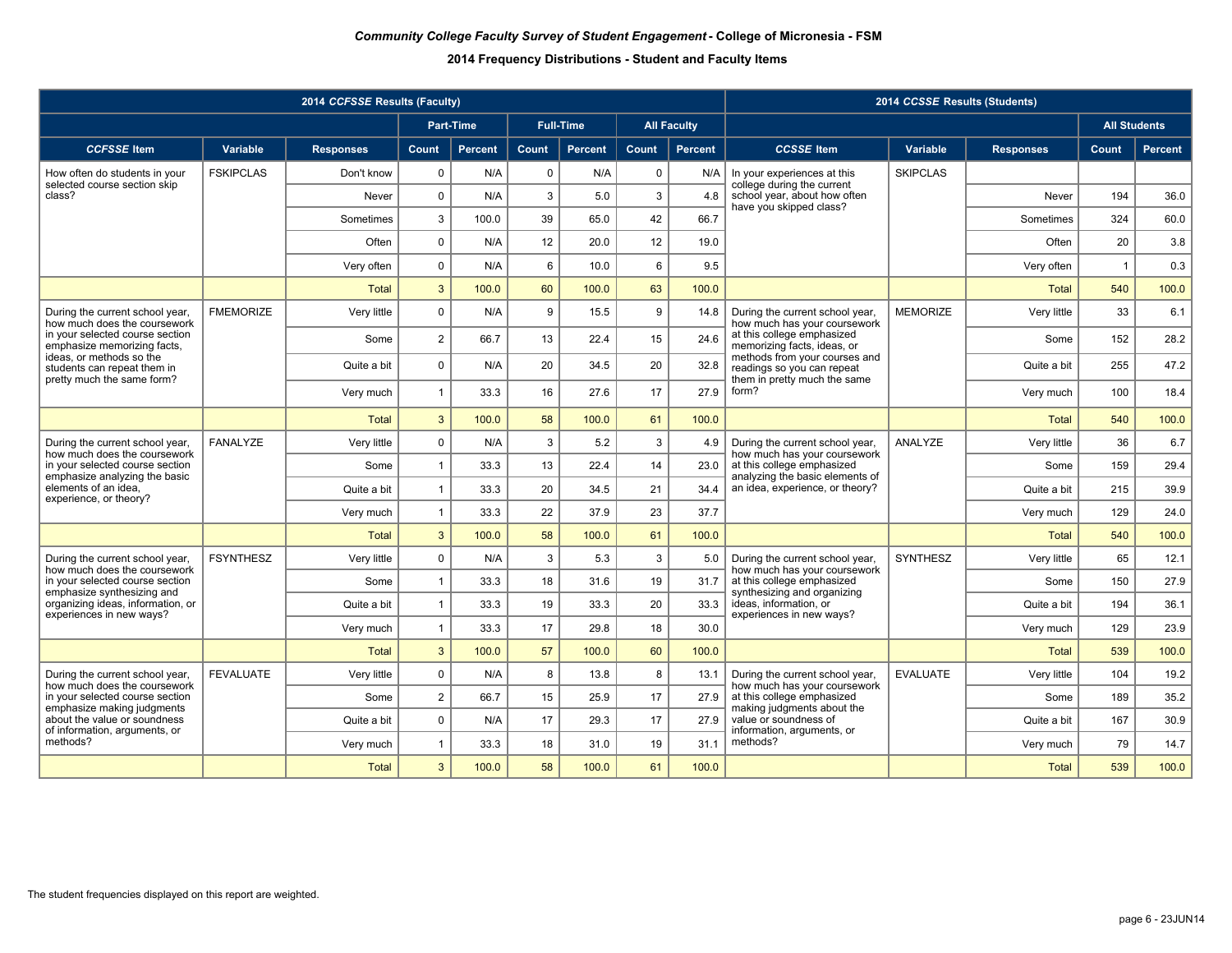|                                                                   |                  | 2014 CCFSSE Results (Faculty) |                  |                  |                  |                  |                |                    |                                                                   | 2014 CCSSE Results (Students) |                              |                     |                |
|-------------------------------------------------------------------|------------------|-------------------------------|------------------|------------------|------------------|------------------|----------------|--------------------|-------------------------------------------------------------------|-------------------------------|------------------------------|---------------------|----------------|
|                                                                   |                  |                               |                  | <b>Part-Time</b> |                  | <b>Full-Time</b> |                | <b>All Faculty</b> |                                                                   |                               |                              | <b>All Students</b> |                |
| <b>CCFSSE Item</b>                                                | Variable         | <b>Responses</b>              | Count            | Percent          | Count            | <b>Percent</b>   | Count          | <b>Percent</b>     | <b>CCSSE</b> Item                                                 | Variable                      | <b>Responses</b>             | Count               | <b>Percent</b> |
| During the current school year,<br>how much does the coursework   | <b>FAPPLYING</b> | Very little                   | $\pmb{0}$        | N/A              | $\overline{4}$   | 7.0              | $\overline{4}$ | 6.7                | During the current school year,<br>how much has your coursework   | <b>APPLYING</b>               | Very little                  | 105                 | 19.5           |
| in your selected course section<br>emphasize applying theories or |                  | Some                          | $\mathbf{1}$     | 33.3             | 11               | 19.3             | 12             | 20.0               | at this college emphasized<br>applying theories or concepts to    |                               | Some                         | 185                 | 34.3           |
| concepts to practical problems<br>or in new situations?           |                  | Quite a bit                   | $\Omega$         | N/A              | 18               | 31.6             | 18             | 30.0               | practical problems or in new<br>situations?                       |                               | Quite a bit                  | 169                 | 31.5           |
|                                                                   |                  | Very much                     | $\overline{2}$   | 66.7             | 24               | 42.1             | 26             | 43.3               |                                                                   |                               | Very much                    | 79                  | 14.7           |
|                                                                   |                  | <b>Total</b>                  | $\mathbf{3}$     | 100.0            | 57               | 100.0            | 60             | 100.0              |                                                                   |                               | <b>Total</b>                 | 538                 | 100.0          |
| During the current school year,<br>how much does the coursework   | <b>FPERFORM</b>  | Very little                   | $\mathbf 0$      | N/A              | $\overline{1}$   | 1.7              | $\overline{1}$ | 1.6                | During the current school year,<br>how much has your coursework   | <b>PERFORM</b>                | Very little                  | 49                  | 9.1            |
| in your selected course section<br>emphasize having students use  |                  | Some                          | $\mathbf{1}$     | 33.3             | 20               | 34.5             | 21             | 34.4               | at this college emphasized<br>using information you have          |                               | Some                         | 127                 | 23.7           |
| information they have read or<br>heard to perform a new skill?    |                  | Quite a bit                   | $\mathbf{1}$     | 33.3             | 18               | 31.0             | 19             | 31.1               | read or heard to perform a new<br>skill?                          |                               | Quite a bit                  | 189                 | 35.2           |
|                                                                   |                  | Very much                     | $\mathbf{1}$     | 33.3             | 19               | 32.8             | 20             | 32.8               |                                                                   |                               | Very much                    | 172                 | 32.0           |
|                                                                   |                  | <b>Total</b>                  | $\mathbf{3}$     | 100.0            | 58               | 100.0            | 61             | 100.0              |                                                                   |                               | <b>Total</b>                 | 536                 | 100.0          |
| In your selected course section,<br>what is the number of         | <b>FREADASGN</b> | None                          | $\mathbf{1}$     | 33.3             | $\overline{2}$   | 3.4              | $\mathbf{3}$   | 4.9                | During the current school year,<br>about what number of           | <b>READASGN</b>               | None                         | 29                  | 5.3            |
| textbooks, manuals, books, or<br>book-length packs of course      |                  | $\overline{1}$                | $\mathbf 0$      | N/A              | 25               | 43.1             | 25             | 41.0               | textbooks, manuals, books, or<br>book-length packs of course      |                               | 1 to 4                       | 203                 | 37.6           |
| readings that you assign?                                         |                  | $2$ to $3$                    | $\overline{2}$   | 66.7             | 18               | 31.0             | 20             | 32.8               | readings were you assigned?                                       |                               | 5 to 10                      | 133                 | 24.6           |
|                                                                   |                  | $4$ to $6$                    | $\pmb{0}$        | N/A              | 6                | 10.3             | 6              | 9.8                |                                                                   |                               | 11 to 20                     | 78                  | 14.4           |
|                                                                   |                  | More than 6                   | $\pmb{0}$        | N/A              | $\overline{7}$   | 12.1             | $\overline{7}$ | 11.5               |                                                                   |                               | More than 20                 | 97                  | 18.0           |
|                                                                   |                  | <b>Total</b>                  | $\mathbf{3}$     | 100.0            | 58               | 100.0            | 61             | 100.0              |                                                                   |                               | <b>Total</b>                 | 540                 | 100.0          |
| In your selected course section,<br>what is the number of written | <b>FWRITEANY</b> | None                          | $\mathbf{1}$     | 33.3             | $\boldsymbol{9}$ | 15.5             | 10             | 16.4               | During the current school year,<br>about what number of papers or | <b>WRITEANY</b>               | None                         | 43                  | 7.9            |
| papers or reports of any length<br>that you assign?               |                  | $\overline{1}$                | $\boldsymbol{2}$ | 66.7             | 6                | 10.3             | 8              | 13.1               | reports of any length did you<br>write?                           |                               | 1 to 4                       | 124                 | 23.1           |
|                                                                   |                  | $2$ to $3$                    | $\mathbf 0$      | N/A              | 19               | 32.8             | 19             | 31.1               |                                                                   |                               | 5 to 10                      | 173                 | 32.2           |
|                                                                   |                  | $4$ to $6$                    | $\pmb{0}$        | N/A              | 13               | 22.4             | 13             | 21.3               |                                                                   |                               | 11 to 20                     | 98                  | 18.2           |
|                                                                   |                  | More than 6                   | $\mathbf 0$      | N/A              | 11               | 19.0             | 11             | 18.0               |                                                                   |                               | More than 20                 | 100                 | 18.6           |
|                                                                   |                  | Total                         | 3                | 100.0            | 58               | 100.0            | 61             | 100.0              |                                                                   |                               | <b>Total</b>                 | 538                 | 100.0          |
| Select the response that best<br>represents the extent to which   | <b>FEXAMS</b>    | (1) Extremely easy            | $\mathbf 0$      | N/A              | $\mathbf 0$      | N/A              | $\Omega$       | N/A                | Mark the response that best<br>represents the extent to which     | <b>EXAMS</b>                  | (1) Extremely easy           | 8                   | 1.7            |
| your examinations of student<br>performance (e.g. Exams,          |                  | (2)                           | $\pmb{0}$        | N/A              | $\mathbf 0$      | N/A              | $\mathbf 0$    | N/A                | your examinations during the<br>current school year have          |                               | (2)                          | 21                  | 4.2            |
| portfolio) challenge students to<br>do their best work.           |                  | (3)                           | $\mathbf 0$      | N/A              | 3                | 5.2              | $\mathbf{3}$   | 4.9                | challenged you to do your best<br>work at this college.           |                               | (3)                          | 26                  | 5.2            |
|                                                                   |                  | (4)                           | $\mathbf 0$      | N/A              | 10               | 17.2             | 10             | 16.4               |                                                                   |                               | (4)                          | 159                 | 31.6           |
|                                                                   |                  | (5)                           | $\overline{2}$   | 66.7             | 25               | 43.1             | 27             | 44.3               |                                                                   |                               | (5)                          | 121                 | 24.0           |
|                                                                   |                  | (6)                           | $\mathbf 0$      | N/A              | 16               | 27.6             | 16             | 26.2               |                                                                   |                               | (6)                          | 68                  | 13.5           |
|                                                                   |                  | (7) Extremely<br>challenging  | $\mathbf{1}$     | 33.3             | $\overline{4}$   | 6.9              | 5              | 8.2                |                                                                   |                               | (7) Extremely<br>challenging | 100                 | 19.9           |
|                                                                   |                  | <b>Total</b>                  | $\mathbf{3}$     | 100.0            | 58               | 100.0            | 61             | 100.0              |                                                                   |                               | <b>Total</b>                 | 504                 | 100.0          |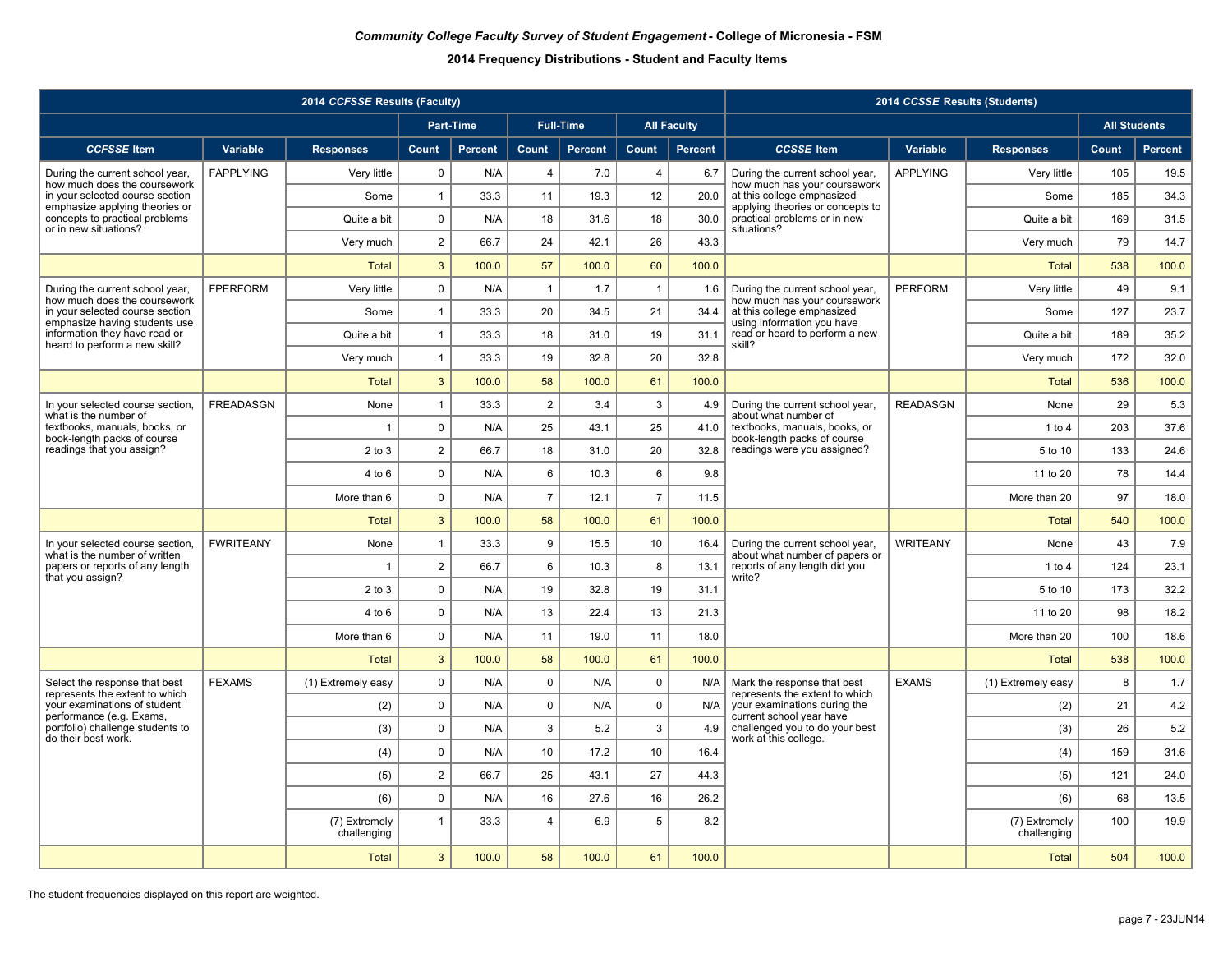|                                                                                                    |                  | 2014 CCFSSE Results (Faculty) |                |           |                |                  |                 |                    |                                                                                                    | 2014 CCSSE Results (Students) |                                    |       |                     |
|----------------------------------------------------------------------------------------------------|------------------|-------------------------------|----------------|-----------|----------------|------------------|-----------------|--------------------|----------------------------------------------------------------------------------------------------|-------------------------------|------------------------------------|-------|---------------------|
|                                                                                                    |                  |                               |                | Part-Time |                | <b>Full-Time</b> |                 | <b>All Faculty</b> |                                                                                                    |                               |                                    |       | <b>All Students</b> |
| <b>CCFSSE</b> Item                                                                                 | Variable         | <b>Responses</b>              | Count          | Percent   | Count          | <b>Percent</b>   | Count           | <b>Percent</b>     | <b>CCSSE</b> Item                                                                                  | Variable                      | <b>Responses</b>                   | Count | <b>Percent</b>      |
| How important is it to you that<br>students participate in an                                      | <b>FINTERN</b>   | Not important                 | $\mathbf{1}$   | 33.3      | $\overline{4}$ | 7.0              | 5               | 8.3                | While attending this college,<br>have you done, are you doing,                                     | <b>INTERN</b>                 | I have not done, nor<br>plan to do | 156   | 28.8                |
| internship, field experience,<br>co-op experience, or clinical<br>assignment when appropriate?     |                  | Somewhat important            | $\mathbf 0$    | N/A       | 10             | 17.5             | 10 <sup>1</sup> | 16.7               | or do you plan to do an<br>internship, field experience,<br>co-op experience, or clinical          |                               | I plan to do                       | 302   | 55.9                |
|                                                                                                    |                  | Very important                | $\overline{2}$ | 66.7      | 43             | 75.4             | 45              | 75.0               | assignment?                                                                                        |                               | I have done                        | 82    | 15.3                |
|                                                                                                    |                  | <b>Total</b>                  | $\mathbf{3}$   | 100.0     | 57             | 100.0            | 60              | 100.0              |                                                                                                    |                               | <b>Total</b>                       | 540   | 100.0               |
| How important is it to you that<br>students participate in English<br>as a second language courses | <b>FESL</b>      | Not important                 | $\mathbf 0$    | N/A       | $\overline{1}$ | 1.8              | $\mathbf{1}$    | 1.7                | While attending this college,<br>have you taken, are you taking,<br>or do you plan to take an      | <b>ESL</b>                    | I have not done, nor<br>plan to do | 61    | 11.3                |
| when appropriate?                                                                                  |                  | Somewhat important            | $\overline{2}$ | 66.7      | 8              | 14.0             | 10              | 16.7               | English as a second language<br>course?                                                            |                               | I plan to do                       | 126   | 23.5                |
|                                                                                                    |                  | Very important                | $\mathbf{1}$   | 33.3      | 48             | 84.2             | 49              | 81.7               |                                                                                                    |                               | I have done                        | 350   | 65.2                |
|                                                                                                    |                  | <b>Total</b>                  | $\overline{3}$ | 100.0     | 57             | 100.0            | 60              | 100.0              |                                                                                                    |                               | <b>Total</b>                       | 537   | 100.0               |
| How important is it to you that<br>students participate in<br>developmental/remedial reading       | <b>FDEVREAD</b>  | Not important                 | $\mathbf 0$    | N/A       | $\overline{1}$ | 1.8              | $\overline{1}$  | 1.7                | While attending this college,<br>have you taken, are you taking,<br>or do you plan to take a       | <b>DEVREAD</b>                | I have not done, nor<br>plan to do | 126   | 23.4                |
| courses when appropriate?                                                                          |                  | Somewhat important            | $\overline{2}$ | 66.7      | 12             | 21.1             | 14              | 23.3               | developmental/remedial reading<br>course?                                                          |                               | I plan to do                       | 186   | 34.6                |
|                                                                                                    |                  | Very important                | $\mathbf{1}$   | 33.3      | 44             | 77.2             | 45              | 75.0               |                                                                                                    |                               | I have done                        | 226   | 42.0                |
|                                                                                                    |                  | Total                         | $\sqrt{3}$     | 100.0     | 57             | 100.0            | 60              | 100.0              |                                                                                                    |                               | <b>Total</b>                       | 537   | 100.0               |
| How important is it to you that<br>students participate in<br>developmental/remedial writing       | <b>FDEVWRITE</b> | Not important                 | $\mathbf{1}$   | 33.3      | $\overline{1}$ | 1.8              | $\overline{2}$  | 3.3                | While attending this college,<br>have you taken, are you taking,<br>or do you plan to take a       | <b>DEVWRITE</b>               | I have not done, nor<br>plan to do | 114   | 21.1                |
| courses when appropriate?                                                                          |                  | Somewhat important            | $\mathbf{1}$   | 33.3      | 11             | 19.3             | 12              | 20.0               | developmental/remedial writing<br>course?                                                          |                               | I plan to do                       | 185   | 34.4                |
|                                                                                                    |                  | Very important                | $\mathbf{1}$   | 33.3      | 45             | 78.9             | 46              | 76.7               |                                                                                                    |                               | I have done                        | 239   | 44.5                |
|                                                                                                    |                  | Total                         | $\mathbf{3}$   | 100.0     | 57             | 100.0            | 60              | 100.0              |                                                                                                    |                               | Total                              | 538   | 100.0               |
| How important is it to you that<br>students participate in<br>developmental/remedial math          | <b>FDEVMATH</b>  | Not important                 | $\mathbf 0$    | N/A       | 3              | 5.4              | 3               | 5.2                | While attending this college,<br>have you taken, are you taking,<br>or do you plan to take a       | <b>DEVMATH</b>                | I have not done, nor<br>plan to do | 96    | 18.1                |
| courses when appropriate?                                                                          |                  | Somewhat important            | $\mathbf{1}$   | 50.0      | 13             | 23.2             | 14              | 24.1               | developmental/remedial math<br>course?                                                             |                               | I plan to do                       | 176   | 33.0                |
|                                                                                                    |                  | Very important                | $\mathbf{1}$   | 50.0      | 40             | 71.4             | 41              | 70.7               |                                                                                                    |                               | I have done                        | 260   | 48.9                |
|                                                                                                    |                  | <b>Total</b>                  | $\overline{2}$ | 100.0     | 56             | 100.0            | 58              | 100.0              |                                                                                                    |                               | <b>Total</b>                       | 533   | 100.0               |
| How important is it to you that<br>students participate in study<br>skills courses when            | <b>FSTUDSKIL</b> | Not important                 | $\mathbf{1}$   | 33.3      | $\overline{1}$ | 1.8              | $\overline{2}$  | 3.4                | While attending this college,<br>have you taken, are you taking,<br>or do you plan to take a study | <b>STUDSKIL</b>               | I have not done, nor<br>plan to do | 91    | 17.0                |
| appropriate?                                                                                       |                  | Somewhat important            | $\mathbf 0$    | N/A       | $\overline{5}$ | 8.9              | 5               | 8.5                | skills course?                                                                                     |                               | I plan to do                       | 250   | 46.5                |
|                                                                                                    |                  | Very important                | $\overline{2}$ | 66.7      | 50             | 89.3             | 52              | 88.1               |                                                                                                    |                               | I have done                        | 196   | 36.5                |
|                                                                                                    |                  | <b>Total</b>                  | 3              | 100.0     | 56             | 100.0            | 59              | 100.0              |                                                                                                    |                               | <b>Total</b>                       | 537   | 100.0               |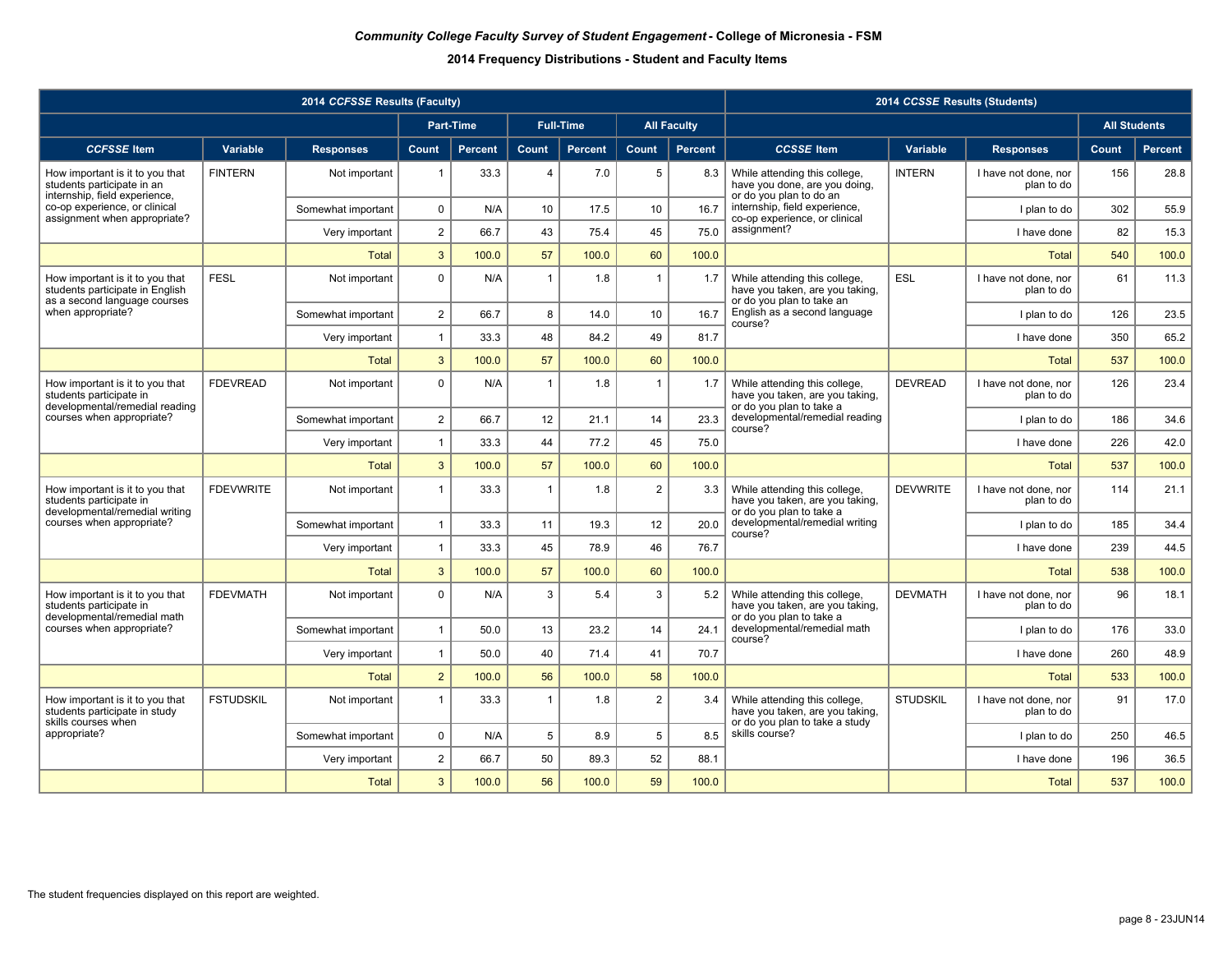|                                                                                                       |                  | 2014 CCFSSE Results (Faculty) |                |                  |                |                  |                 |                    |                                                                                                  | 2014 CCSSE Results (Students) |                                    |                     |                |
|-------------------------------------------------------------------------------------------------------|------------------|-------------------------------|----------------|------------------|----------------|------------------|-----------------|--------------------|--------------------------------------------------------------------------------------------------|-------------------------------|------------------------------------|---------------------|----------------|
|                                                                                                       |                  |                               |                | <b>Part-Time</b> |                | <b>Full-Time</b> |                 | <b>All Faculty</b> |                                                                                                  |                               |                                    | <b>All Students</b> |                |
| <b>CCFSSE</b> Item                                                                                    | Variable         | <b>Responses</b>              | Count          | Percent          | <b>Count</b>   | <b>Percent</b>   | <b>Count</b>    | <b>Percent</b>     | <b>CCSSE</b> Item                                                                                | Variable                      | <b>Responses</b>                   | Count               | <b>Percent</b> |
| How important is it to you that<br>students participate in honors<br>courses when appropriate?        | <b>FHONORS</b>   | Not important                 | $\mathbf 1$    | 33.3             | 8              | 14.3             | 9               | 15.3               | While attending this college,<br>have you taken, are you taking,<br>or do you plan to take an    | <b>HONORS</b>                 | I have not done, nor<br>plan to do | 137                 | 25.6           |
|                                                                                                       |                  | Somewhat important            | $\mathbf{1}$   | 33.3             | 23             | 41.1             | 24              | 40.7               | honors course?                                                                                   |                               | I plan to do                       | 316                 | 59.0           |
|                                                                                                       |                  | Very important                | $\mathbf{1}$   | 33.3             | 25             | 44.6             | 26              | 44.1               |                                                                                                  |                               | I have done                        | 83                  | 15.5           |
|                                                                                                       |                  | Total                         | $\mathbf{3}$   | 100.0            | 56             | 100.0            | 59              | 100.0              |                                                                                                  |                               | Total                              | 536                 | 100.0          |
| How important is it to you that<br>students participate in a college<br>orientation program or course | <b>FORIEN</b>    | Not important                 | $\mathbf{1}$   | 33.3             | $\overline{1}$ | 1.8              | $\overline{2}$  | 3.4                | While attending this college,<br>have you done, are you doing,<br>or do you plan to do a college | <b>ORIEN</b>                  | I have not done, nor<br>plan to do | 149                 | 27.9           |
| when appropriate?                                                                                     |                  | Somewhat important            | $\mathbf 0$    | N/A              | 6              | 10.7             | 6               | 10.2               | orientation program or course?                                                                   |                               | I plan to do                       | 203                 | 37.8           |
|                                                                                                       |                  | Very important                | $\overline{2}$ | 66.7             | 49             | 87.5             | 51              | 86.4               |                                                                                                  |                               | I have done                        | 183                 | 34.3           |
|                                                                                                       |                  | <b>Total</b>                  | $\mathbf{3}$   | 100.0            | 56             | 100.0            | 59              | 100.0              |                                                                                                  |                               | <b>Total</b>                       | 535                 | 100.0          |
| How important is it to you that<br>students participate in<br>organized learning communities          | <b>FLRNCOMM</b>  | Not important                 | $\overline{1}$ | 33.3             | $\overline{2}$ | 3.5              | $\overline{3}$  | 5.0                | While attending this college,<br>have you done, are you doing,<br>or do you plan to do an        | <b>LRNCOMM</b>                | I have not done, nor<br>plan to do | 193                 | 35.7           |
| when appropriate?                                                                                     |                  | Somewhat important            | $\mathbf 0$    | N/A              | 16             | 28.1             | 16              | 26.7               | organized learning community?                                                                    |                               | I plan to do                       | 252                 | 46.7           |
|                                                                                                       |                  | Very important                | $\overline{2}$ | 66.7             | 39             | 68.4             | 41              | 68.3               |                                                                                                  |                               | I have done                        | 94                  | 17.5           |
|                                                                                                       |                  | <b>Total</b>                  | $\mathbf{3}$   | 100.0            | 57             | 100.0            | 60              | 100.0              |                                                                                                  |                               | <b>Total</b>                       | 539                 | 100.0          |
| How much does this college<br>emphasize encouraging                                                   | <b>FENVSCHOL</b> | Very little                   | $\pmb{0}$      | N/A              | 6              | 10.7             | 6               | 10.3               | How much does this college<br>emphasize encouraging you to                                       | <b>ENVSCHOL</b>               | Very little                        | 15                  | 2.7            |
| students to spend significant<br>amounts of time studying?                                            |                  | Some                          | $\mathbf{1}$   | 50.0             | 9              | 16.1             | 10 <sup>1</sup> | 17.2               | spend significant amounts of<br>time studying?                                                   |                               | Some                               | 56                  | 10.4           |
|                                                                                                       |                  | Quite a bit                   | $\mathbf{1}$   | 50.0             | 10             | 17.9             | 11              | 19.0               |                                                                                                  |                               | Quite a bit                        | 110                 | 20.5           |
|                                                                                                       |                  | Very much                     | $\mathbf 0$    | N/A              | 31             | 55.4             | 31              | 53.4               |                                                                                                  |                               | Very much                          | 358                 | 66.4           |
|                                                                                                       |                  | Total                         | $\overline{2}$ | 100.0            | 56             | 100.0            | 58              | 100.0              |                                                                                                  |                               | <b>Total</b>                       | 539                 | 100.0          |
| How much does this college<br>emphasize providing students                                            | <b>FENVSUPRT</b> | Very little                   | $\mathbf 0$    | N/A              | 3              | 5.4              | 3               | 5.2                | How much does this college<br>emphasize providing the                                            | <b>ENVSUPRT</b>               | Very little                        | 25                  | 4.6            |
| the support they need to help<br>them to succeed at this                                              |                  | Some                          | $\mathbf{1}$   | 50.0             | $\overline{7}$ | 12.5             | 8               | 13.8               | support you need to help you<br>succeed at this college?                                         |                               | Some                               | 58                  | 10.7           |
| college?                                                                                              |                  | Quite a bit                   | $\mathbf{1}$   | 50.0             | 19             | 33.9             | 20              | 34.5               |                                                                                                  |                               | Quite a bit                        | 156                 | 28.9           |
|                                                                                                       |                  | Very much                     | $\mathbf 0$    | N/A              | 27             | 48.2             | 27              | 46.6               |                                                                                                  |                               | Very much                          | 302                 | 55.8           |
|                                                                                                       |                  | <b>Total</b>                  | $\overline{2}$ | 100.0            | 56             | 100.0            | 58              | 100.0              |                                                                                                  |                               | <b>Total</b>                       | 541                 | 100.0          |
| How much does this college<br>emphasize encouraging contact                                           | <b>FENVDIVRS</b> | Very little                   | $\mathbf 0$    | N/A              | $\overline{4}$ | 7.1              | $\overline{4}$  | 6.9                | How much does this college<br>emphasize encouraging contact                                      | <b>ENVDIVRS</b>               | Very little                        | 50                  | 9.4            |
| among students from different<br>economic, social, and racial or                                      |                  | Some                          | $\mathbf 0$    | N/A              | 14             | 25.0             | 14              | 24.1               | among students from different<br>economic, social, and racial or                                 |                               | Some                               | 113                 | 21.0           |
| ethnic backgrounds?                                                                                   |                  | Quite a bit                   | $\overline{2}$ | 100.0            | 19             | 33.9             | 21              | 36.2               | ethnic backgrounds?                                                                              |                               | Quite a bit                        | 174                 | 32.4           |
|                                                                                                       |                  | Very much                     | $\mathbf 0$    | N/A              | 19             | 33.9             | 19              | 32.8               |                                                                                                  |                               | Very much                          | 200                 | 37.2           |
|                                                                                                       |                  | <b>Total</b>                  | $\overline{2}$ | 100.0            | 56             | 100.0            | 58              | 100.0              |                                                                                                  |                               | <b>Total</b>                       | 537                 | 100.0          |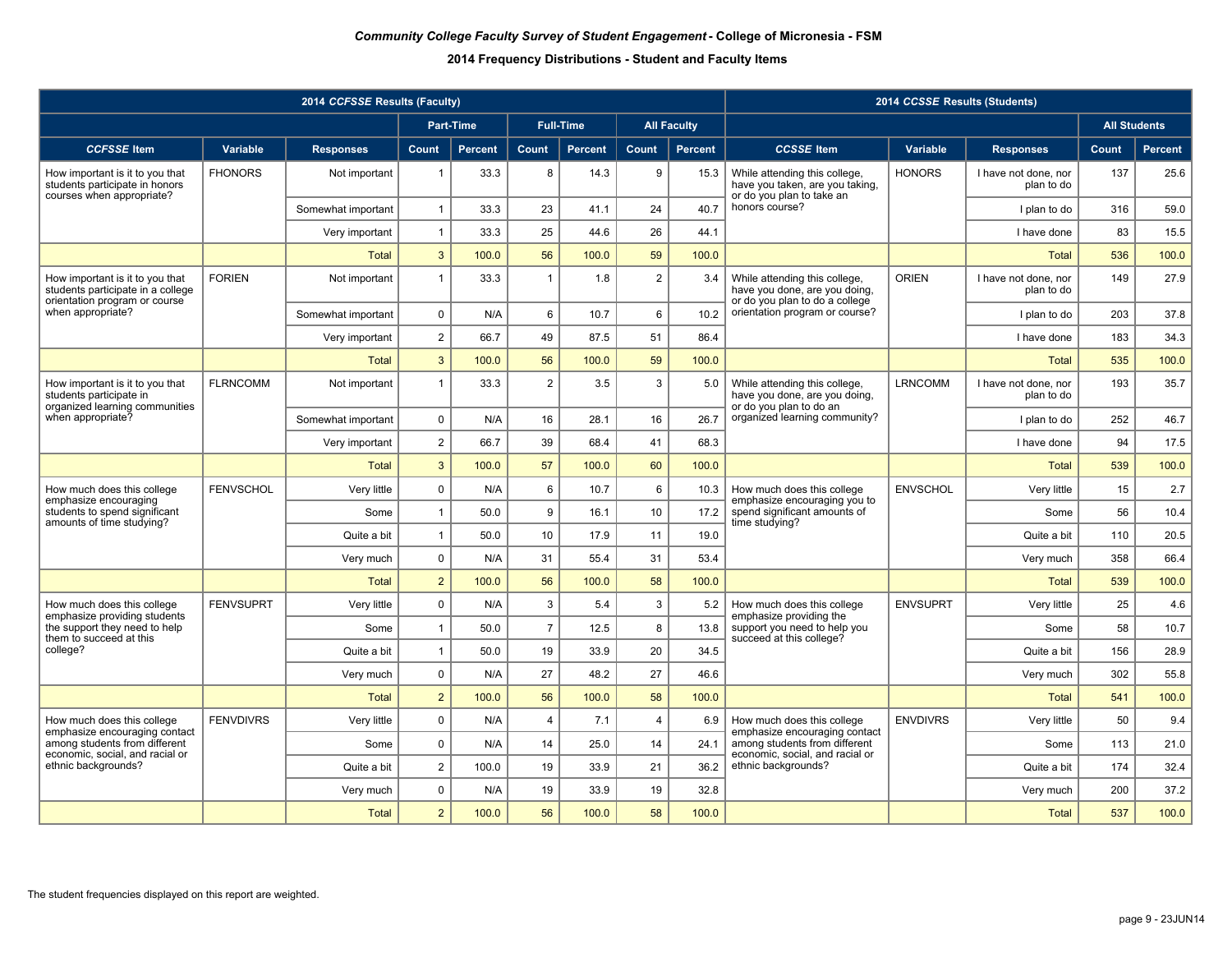|                                                                                               |                  | 2014 CCFSSE Results (Faculty) |                |                  |                |                  |                |                    |                                                                                         | 2014 CCSSE Results (Students) |                  |                     |                |
|-----------------------------------------------------------------------------------------------|------------------|-------------------------------|----------------|------------------|----------------|------------------|----------------|--------------------|-----------------------------------------------------------------------------------------|-------------------------------|------------------|---------------------|----------------|
|                                                                                               |                  |                               |                | <b>Part-Time</b> |                | <b>Full-Time</b> |                | <b>All Faculty</b> |                                                                                         |                               |                  | <b>All Students</b> |                |
| <b>CCFSSE Item</b>                                                                            | Variable         | <b>Responses</b>              | Count          | Percent          | Count          | Percent          | Count          | <b>Percent</b>     | <b>CCSSE</b> Item                                                                       | Variable                      | <b>Responses</b> | Count               | <b>Percent</b> |
| How much does this college                                                                    | <b>FENVNACAD</b> | Very little                   | $\mathsf 0$    | N/A              | 11             | 19.6             | 11             | 19.0               | How much does this college                                                              | <b>ENVNACAD</b>               | Very little      | 112                 | 20.9           |
| emphasize helping students<br>cope with their non-academic<br>responsibilities (work, family, |                  | Some                          | $\mathbf{1}$   | 50.0             | 18             | 32.1             | 19             | 32.8               | emphasize helping you cope<br>with your non-academic<br>responsibilities (work, family, |                               | Some             | 124                 | 23.0           |
| $etc.$ )?                                                                                     |                  | Quite a bit                   | $\mathbf{1}$   | 50.0             | 19             | 33.9             | 20             | 34.5               | $etc.$ )?                                                                               |                               | Quite a bit      | 165                 | 30.6           |
|                                                                                               |                  | Very much                     | $\mathsf 0$    | N/A              | 8              | 14.3             | 8              | 13.8               |                                                                                         |                               | Very much        | 138                 | 25.6           |
|                                                                                               |                  | <b>Total</b>                  | $\overline{2}$ | 100.0            | 56             | 100.0            | 58             | 100.0              |                                                                                         |                               | <b>Total</b>     | 539                 | 100.0          |
| How much does this college<br>emphasize providing students                                    | <b>FENVSOCAL</b> | Very little                   | $\mathsf 0$    | N/A              | 6              | 10.9             | 6              | 10.5               | How much does this college<br>emphasize providing the                                   | <b>ENVSOCAL</b>               | Very little      | 58                  | 10.9           |
| the support they need to thrive<br>socially?                                                  |                  | Some                          | $\overline{2}$ | 100.0            | 16             | 29.1             | 18             | 31.6               | support you need to thrive<br>socially?                                                 |                               | Some             | 134                 | 24.9           |
|                                                                                               |                  | Quite a bit                   | $\mathbf 0$    | N/A              | 21             | 38.2             | 21             | 36.8               |                                                                                         |                               | Quite a bit      | 169                 | 31.4           |
|                                                                                               |                  | Very much                     | $\mathsf 0$    | N/A              | 12             | 21.8             | 12             | 21.1               |                                                                                         |                               | Very much        | 176                 | 32.8           |
|                                                                                               |                  | <b>Total</b>                  | $\overline{2}$ | 100.0            | 55             | 100.0            | 57             | 100.0              |                                                                                         |                               | <b>Total</b>     | 537                 | 100.0          |
| How much does this college<br>emphasize providing the                                         | <b>FFINSUPP</b>  | Very little                   | 0              | N/A              | $\overline{4}$ | 7.1              | $\overline{4}$ | 6.9                | How much does this college<br>emphasize providing the                                   | <b>FINSUPP</b>                | Very little      | 48                  | 9.0            |
| financial support students need<br>to afford their education?                                 |                  | Some                          | $\mathsf 0$    | N/A              | 8              | 14.3             | 8              | 13.8               | financial support you need to<br>afford your education?                                 |                               | Some             | 60                  | 11.2           |
|                                                                                               |                  | Quite a bit                   | $\overline{2}$ | 100.0            | 10             | 17.9             | 12             | 20.7               |                                                                                         |                               | Quite a bit      | 112                 | 20.7           |
|                                                                                               |                  | Very much                     | $\mathbf 0$    | N/A              | 34             | 60.7             | 34             | 58.6               |                                                                                         |                               | Very much        | 319                 | 59.1           |
|                                                                                               |                  | <b>Total</b>                  | $\overline{2}$ | 100.0            | 56             | 100.0            | 58             | 100.0              |                                                                                         |                               | <b>Total</b>     | 540                 | 100.0          |
| How much does this college<br>emphasize using computers in                                    | <b>FENVCOMP</b>  | Very little                   | $\mathbf 0$    | N/A              | $\mathbf{1}$   | 1.8              | $\overline{1}$ | 1.7                | How much does this college<br>emphasize using computers in                              | <b>ENVCOMP</b>                | Very little      | 25                  | 4.6            |
| academic work?                                                                                |                  | Some                          | $\mathbf 0$    | N/A              | 5              | 8.9              | 5              | 8.6                | academic work?                                                                          |                               | Some             | 42                  | 7.8            |
|                                                                                               |                  | Quite a bit                   | $\mathbf{1}$   | 50.0             | 10             | 17.9             | 11             | 19.0               |                                                                                         |                               | Quite a bit      | 103                 | 19.1           |
|                                                                                               |                  | Very much                     | $\mathbf{1}$   | 50.0             | 40             | 71.4             | 41             | 70.7               |                                                                                         |                               | Very much        | 369                 | 68.5           |
|                                                                                               |                  | <b>Total</b>                  | $\overline{2}$ | 100.0            | 56             | 100.0            | 58             | 100.0              |                                                                                         |                               | Total            | 540                 | 100.0          |
| About how many hours do you<br>think full- and part-time                                      | FACADPR01        | None                          | $\mathbf 0$    | N/A              | $\mathbf{1}$   | 1.9              | $\overline{1}$ | 1.8                | About how many hours do you<br>spend in a typical 7-day week                            | ACADPR01                      | None             | 11                  | 2.1            |
| students at this college spend<br>in a typical 7-day week                                     |                  | 1 to 5                        | $\overline{2}$ | 66.7             | 35             | 64.8             | 37             | 64.9               | preparing for class (studying,<br>reading, writing, rehearsing,                         |                               | 1 to 5           | 314                 | 58.1           |
| preparing for class (studying,<br>reading, writing, rehearsing,                               |                  | 6 to 10                       | $\mathbf{1}$   | 33.3             | 12             | 22.2             | 13             | 22.8               | doing homework, or other<br>activities related to your                                  |                               | 6 to 10          | 91                  | 16.8           |
| doing homework, or other<br>activities related to their                                       |                  | 11 to 20                      | 0              | N/A              | $\overline{4}$ | 7.4              | $\overline{4}$ | 7.0                | programs)?                                                                              |                               | 11 to 20         | 47                  | 8.6            |
| programs)?                                                                                    |                  | 21 to 30                      | $\mathbf 0$    | N/A              | $\mathbf{1}$   | 1.9              | $\mathbf{1}$   | 1.8                |                                                                                         |                               | 21 to 30         | 26                  | 4.8            |
|                                                                                               |                  | More than 30                  | 0              | N/A              | $\mathbf{1}$   | 1.9              | $\overline{1}$ | 1.8                |                                                                                         |                               | More than 30     | 51                  | 9.5            |
|                                                                                               |                  | <b>Total</b>                  | 3              | 100.0            | 54             | 100.0            | 57             | 100.0              |                                                                                         |                               | <b>Total</b>     | 540                 | 100.0          |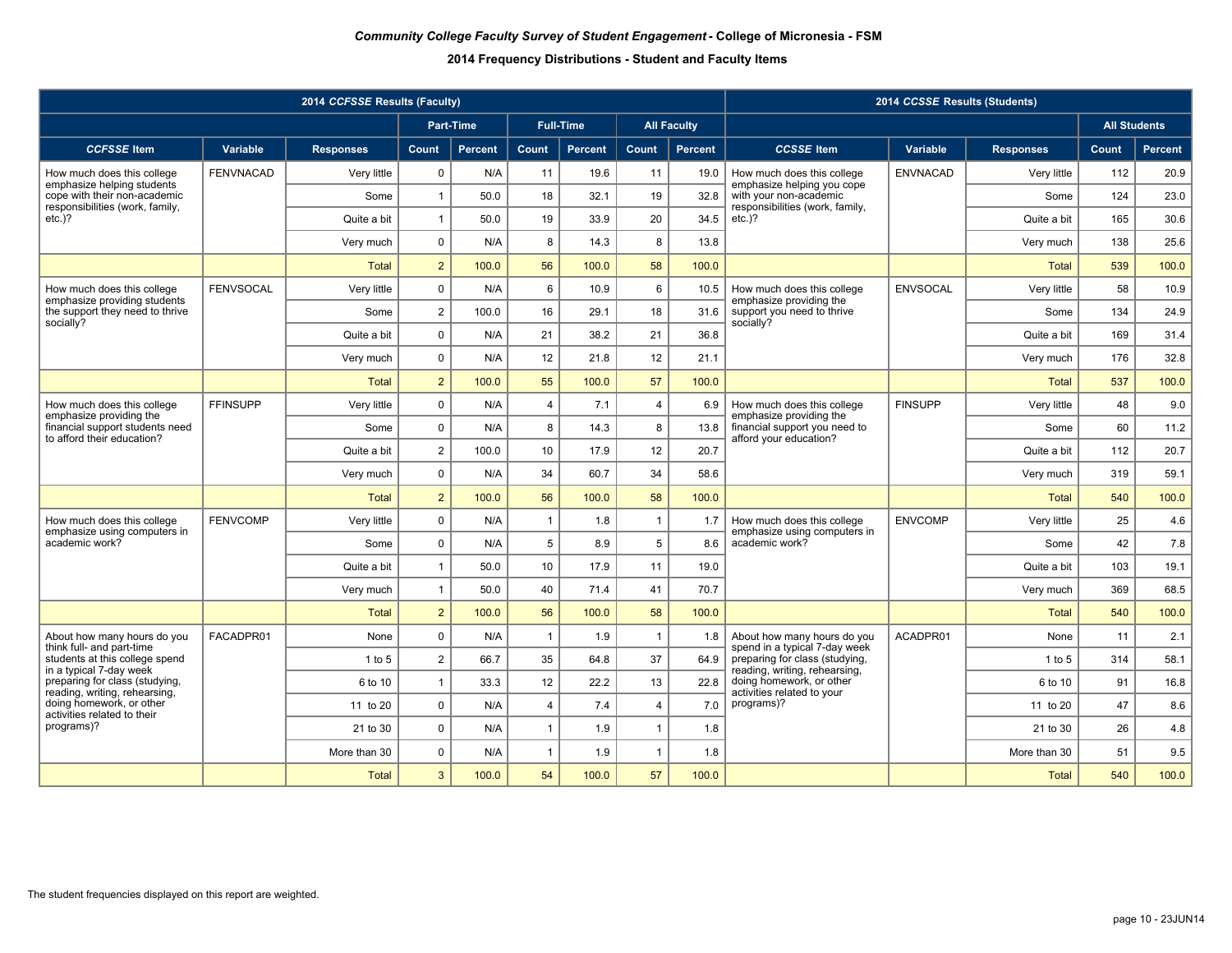|                                                                                                |                 | 2014 CCFSSE Results (Faculty) |                |                  |                  |                  |                |                    |                                                              | 2014 CCSSE Results (Students) |                  |       |                     |
|------------------------------------------------------------------------------------------------|-----------------|-------------------------------|----------------|------------------|------------------|------------------|----------------|--------------------|--------------------------------------------------------------|-------------------------------|------------------|-------|---------------------|
|                                                                                                |                 |                               |                | <b>Part-Time</b> |                  | <b>Full-Time</b> |                | <b>All Faculty</b> |                                                              |                               |                  |       | <b>All Students</b> |
| <b>CCFSSE</b> Item                                                                             | Variable        | <b>Responses</b>              | Count          | <b>Percent</b>   | Count            | <b>Percent</b>   | Count          | <b>Percent</b>     | <b>CCSSE</b> Item                                            | Variable                      | <b>Responses</b> | Count | <b>Percent</b>      |
| About how many hours do you                                                                    | <b>FPAYWORK</b> | None                          | $\mathsf 0$    | N/A              | 5                | 9.3              | 5              | 8.8                | About how many hours do you                                  | <b>PAYWORK</b>                | None             | 279   | 51.7                |
| think full- and part-time<br>students at this college spend<br>in a typical 7-day week working |                 | $1$ to $5$                    | $\mathbf{1}$   | 33.3             | 23               | 42.6             | 24             | 42.1               | spend in a typical 7-day week<br>working for pay?            |                               | 1 to 5           | 95    | 17.6                |
| for pay?                                                                                       |                 | 6 to 10                       | $\mathbf 0$    | N/A              | 14               | 25.9             | 14             | 24.6               |                                                              |                               | 6 to 10          | 69    | 12.9                |
|                                                                                                |                 | 11 to 20                      | $\mathbf{1}$   | 33.3             | $\boldsymbol{9}$ | 16.7             | 10             | 17.5               |                                                              |                               | 11 to 20         | 47    | 8.7                 |
|                                                                                                |                 | 21 to 30                      | $\mathbf{1}$   | 33.3             | $\mathbf{1}$     | 1.9              | $\overline{2}$ | 3.5                |                                                              |                               | 21 to 30         | 23    | 4.3                 |
|                                                                                                |                 | More than 30                  | $\mathbf 0$    | N/A              | $\overline{2}$   | 3.7              | $\overline{2}$ | 3.5                |                                                              |                               | More than 30     | 26    | 4.8                 |
|                                                                                                |                 | <b>Total</b>                  | $\mathbf{3}$   | 100.0            | 54               | 100.0            | 57             | 100.0              |                                                              |                               | Total            | 539   | 100.0               |
| About how many hours do you<br>think full- and part-time                                       | FCOCURR01       | None                          | $\mathsf 0$    | N/A              | $\overline{4}$   | 7.4              | $\overline{4}$ | 7.0                | About how many hours do you<br>spend in a typical 7-day week | COCURR01                      | None             | 235   | 43.9                |
| students at this college spend<br>in a typical 7-day week                                      |                 | $1$ to $5$                    | $\overline{2}$ | 66.7             | 32               | 59.3             | 34             | 59.6               | participating in<br>college-sponsored activities             |                               | $1$ to 5         | 194   | 36.3                |
| participating in<br>college-sponsored activities                                               |                 | 6 to 10                       | $\mathbf{1}$   | 33.3             | 13               | 24.1             | 14             | 24.6               | (organizations, campus<br>publications, student              |                               | 6 to 10          | 45    | 8.4                 |
| (organizations, campus<br>publications, student                                                |                 | 11 to 20                      | $\mathsf 0$    | N/A              | 5                | 9.3              | 5              | 8.8                | government, intercollegiate or<br>intramural sports, etc.)?  |                               | 11 to 20         | 32    | 6.0                 |
| government, intercollegiate or<br>intramural sports, etc.)?                                    |                 | 21 to 30                      | $\mathbf 0$    | N/A              | $\mathbf 0$      | N/A              | $\mathbf 0$    | N/A                |                                                              |                               | 21 to 30         | 13    | 2.5                 |
|                                                                                                |                 | More than 30                  | $\mathbf 0$    | N/A              | $\mathbf 0$      | N/A              | $\mathbf 0$    | N/A                |                                                              |                               | More than 30     | 16    | 3.0                 |
|                                                                                                |                 | <b>Total</b>                  | $\mathbf{3}$   | 100.0            | 54               | 100.0            | 57             | 100.0              |                                                              |                               | <b>Total</b>     | 535   | 100.0               |
| About how many hours do you<br>think full- and part-time                                       | FCAREDE01       | None                          | $\mathbf 0$    | N/A              | 3                | 5.6              | $\mathbf{3}$   | 5.3                | About how many hours do you<br>spend in a typical 7-day week | CAREDE01                      | None             | 140   | 26.0                |
| students at this college spend<br>in a typical 7-day week                                      |                 | $1$ to 5                      | $\mathbf 0$    | N/A              | 9                | 16.7             | 9              | 15.8               | providing care for dependents<br>living with you (parents,   |                               | $1$ to 5         | 146   | 27.1                |
| providing care for dependents<br>living with them (parents,                                    |                 | 6 to 10                       | $\mathbf{1}$   | 33.3             | 11               | 20.4             | 12             | 21.1               | children, spouse, etc.)?                                     |                               | 6 to 10          | 76    | 14.1                |
| children, spouse, etc.)?                                                                       |                 | 11 to 20                      | $\mathbf 0$    | N/A              | 15               | 27.8             | 15             | 26.3               |                                                              |                               | 11 to 20         | 40    | 7.5                 |
|                                                                                                |                 | 21 to 30                      | $\mathbf{1}$   | 33.3             | 9                | 16.7             | 10             | 17.5               |                                                              |                               | 21 to 30         | 21    | 3.8                 |
|                                                                                                |                 | More than 30                  | $\mathbf{1}$   | 33.3             | $\overline{7}$   | 13.0             | 8              | 14.0               |                                                              |                               | More than 30     | 115   | 21.4                |
|                                                                                                |                 | <b>Total</b>                  | $\mathbf{3}$   | 100.0            | 54               | 100.0            | 57             | 100.0              |                                                              |                               | <b>Total</b>     | 537   | 100.0               |
| About how many hours do you<br>think full- and part-time                                       | <b>FCOMMUTE</b> | None                          | $\mathsf 0$    | N/A              | 3                | 5.6              | 3              | 5.3                | About how many hours do you<br>spend in a typical 7-day week | <b>COMMUTE</b>                | None             | 75    | 14.1                |
| students at this college spend<br>in a typical 7-day week                                      |                 | $1$ to 5                      | $\mathbf 0$    | N/A              | 25               | 46.3             | 25             | 43.9               | commuting to and from<br>classes?                            |                               | $1$ to 5         | 244   | 46.0                |
| commuting to and from<br>classes?                                                              |                 | 6 to 10                       | $\overline{2}$ | 66.7             | 15               | 27.8             | 17             | 29.8               |                                                              |                               | 6 to 10          | 88    | 16.6                |
|                                                                                                |                 | 11 to 20                      | $\mathbf{1}$   | 33.3             | 10               | 18.5             | 11             | 19.3               |                                                              |                               | 11 to 20         | 43    | 8.1                 |
|                                                                                                |                 | 21 to 30                      | $\mathbf 0$    | N/A              | $\mathbf{1}$     | 1.9              | $\overline{1}$ | 1.8                |                                                              |                               | 21 to 30         | 31    | 5.8                 |
|                                                                                                |                 | More than 30                  | $\mathsf 0$    | N/A              | $\mathbf 0$      | N/A              | $\mathsf 0$    | N/A                |                                                              |                               | More than 30     | 50    | 9.5                 |
|                                                                                                |                 | <b>Total</b>                  | 3              | 100.0            | 54               | 100.0            | 57             | 100.0              |                                                              |                               | Total            | 531   | 100.0               |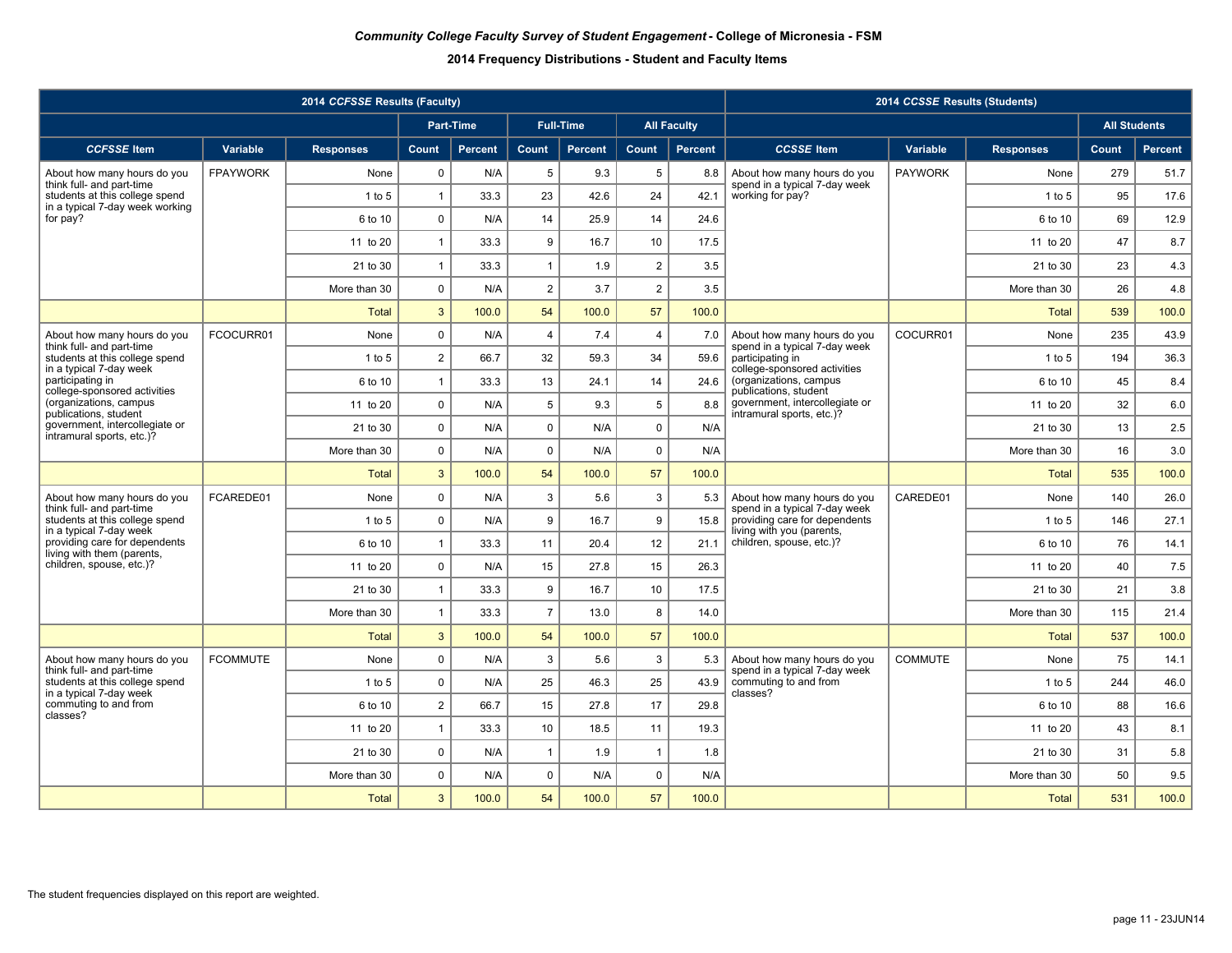|                                                                                                             |                | 2014 CCFSSE Results (Faculty)                           |                  |                  |                  |                  |                 |                    |                                                                                                                      | 2014 CCSSE Results (Students) |                                                         |       |                     |
|-------------------------------------------------------------------------------------------------------------|----------------|---------------------------------------------------------|------------------|------------------|------------------|------------------|-----------------|--------------------|----------------------------------------------------------------------------------------------------------------------|-------------------------------|---------------------------------------------------------|-------|---------------------|
|                                                                                                             |                |                                                         |                  | <b>Part-Time</b> |                  | <b>Full-Time</b> |                 | <b>All Faculty</b> |                                                                                                                      |                               |                                                         |       | <b>All Students</b> |
| <b>CCFSSE</b> Item                                                                                          | Variable       | <b>Responses</b>                                        | Count            | Percent          | Count            | Percent          | Count           | <b>Percent</b>     | <b>CCSSE</b> Item                                                                                                    | Variable                      | <b>Responses</b>                                        | Count | Percent             |
| Select the response that best<br>represents the quality of<br>student relationships with other<br>students. | <b>FENVSTU</b> | (1) Unfriendly,<br>unsupportive, sense<br>of alienation | $\mathsf 0$      | N/A              | $\mathbf 0$      | N/A              | $\mathbf 0$     | N/A                | Mark the number that best<br>represents the quality of your<br>relationships with other<br>students at this college. | <b>ENVSTU</b>                 | (1) Unfriendly,<br>unsupportive, sense<br>of alienation | 5     | 1.0                 |
|                                                                                                             |                | (2)                                                     | $\mathsf 0$      | N/A              | $\mathbf{1}$     | 1.9              | $\overline{1}$  | 1.8                |                                                                                                                      |                               | (2)                                                     | 12    | 2.2                 |
|                                                                                                             |                | (3)                                                     | $\pmb{0}$        | N/A              | $\pmb{0}$        | N/A              | $\mathsf 0$     | N/A                |                                                                                                                      |                               | (3)                                                     | 10    | 1.9                 |
|                                                                                                             |                | (4)                                                     | $\mathsf 0$      | N/A              | 8                | 14.8             | 8               | 14.0               |                                                                                                                      |                               | (4)                                                     | 67    | 12.5                |
|                                                                                                             |                | (5)                                                     | $\mathbf{3}$     | 100.0            | $\boldsymbol{9}$ | 16.7             | 12              | 21.1               |                                                                                                                      |                               | (5)                                                     | 75    | 14.1                |
|                                                                                                             |                | (6)                                                     | $\mathbf 0$      | N/A              | 25               | 46.3             | 25              | 43.9               |                                                                                                                      |                               | (6)                                                     | 124   | 23.1                |
|                                                                                                             |                | (7) Friendly,<br>supportive, sense of<br>belonging      | $\mathbf 0$      | N/A              | 11               | 20.4             | 11              | 19.3               |                                                                                                                      |                               | (7) Friendly,<br>supportive, sense of<br>belonging      | 243   | 45.3                |
|                                                                                                             |                | <b>Total</b>                                            | $\mathbf{3}$     | 100.0            | 54               | 100.0            | 57              | 100.0              |                                                                                                                      |                               | <b>Total</b>                                            | 537   | 100.0               |
| Select the response that best<br>represents the quality of<br>student relationships with<br>instructors.    | <b>FENVFAC</b> | (1) Unavailable,<br>unhelpful,<br>unsympathetic         | $\mathbf 0$      | N/A              | $\mathbf 0$      | N/A              | $\mathbf 0$     | N/A                | Mark the number that best<br>represents the quality of your<br>relationships with instructors at<br>this college.    | <b>ENVFAC</b>                 | (1) Unavailable,<br>unhelpful.<br>unsympathetic         | 5     | 0.9                 |
|                                                                                                             |                | (2)                                                     | $\mathsf 0$      | N/A              | $\mathbf{1}$     | 1.9              | $\overline{1}$  | 1.8                |                                                                                                                      |                               | (2)                                                     | 16    | 3.0                 |
|                                                                                                             |                | (3)                                                     | $\overline{2}$   | 66.7             | $\pmb{0}$        | N/A              | $\overline{2}$  | 3.5                |                                                                                                                      |                               | (3)                                                     | 23    | 4.2                 |
|                                                                                                             |                | (4)                                                     | $\mathsf 0$      | N/A              | 8                | 14.8             | 8               | 14.0               |                                                                                                                      |                               | (4)                                                     | 41    | 7.6                 |
|                                                                                                             |                | (5)                                                     | $\mathbf{1}$     | 33.3             | 11               | 20.4             | 12              | 21.1               |                                                                                                                      |                               | (5)                                                     | 95    | 17.8                |
|                                                                                                             |                | (6)                                                     | $\mathsf 0$      | N/A              | 26               | 48.1             | 26              | 45.6               |                                                                                                                      |                               | (6)                                                     | 108   | 20.1                |
|                                                                                                             |                | (7) Available, helpful,<br>sympathetic                  | $\mathbf 0$      | N/A              | 8                | 14.8             | 8               | 14.0               |                                                                                                                      |                               | (7) Available, helpful,<br>sympathetic                  | 249   | 46.4                |
|                                                                                                             |                | <b>Total</b>                                            | $\mathbf{3}$     | 100.0            | 54               | 100.0            | 57              | 100.0              |                                                                                                                      |                               | <b>Total</b>                                            | 537   | 100.0               |
| Select the response that best<br>represents the quality of<br>student relationships with                    | <b>FENVADM</b> | (1) Unhelpful,<br>inconsiderate, rigid                  | $\mathbf 0$      | N/A              | $\mathbf 0$      | N/A              | $\mathbf 0$     | N/A                | Mark the number that best<br>represents the quality of your<br>relationships with administrative                     | <b>ENVADM</b>                 | (1) Unhelpful,<br>inconsiderate, rigid                  | 20    | 3.7                 |
| administrative personnel and<br>offices.                                                                    |                | (2)                                                     | $\mathbf 0$      | N/A              | $\pmb{0}$        | N/A              | $\mathbf 0$     | N/A                | personnel and offices at this<br>college.                                                                            |                               | (2)                                                     | 24    | 4.4                 |
|                                                                                                             |                | (3)                                                     | $\mathbf{1}$     | 33.3             | $\overline{4}$   | 7.4              | $5\phantom{.0}$ | 8.8                |                                                                                                                      |                               | (3)                                                     | 33    | 6.1                 |
|                                                                                                             |                | (4)                                                     | $\mathbf 0$      | N/A              | 9                | 16.7             | 9               | 15.8               |                                                                                                                      |                               | (4)                                                     | 75    | 13.9                |
|                                                                                                             |                | (5)                                                     | $\boldsymbol{2}$ | 66.7             | 14               | 25.9             | 16              | 28.1               |                                                                                                                      |                               | (5)                                                     | 100   | 18.6                |
|                                                                                                             |                | (6)                                                     | $\mathsf 0$      | N/A              | 23               | 42.6             | 23              | 40.4               |                                                                                                                      |                               | (6)                                                     | 107   | 19.9                |
|                                                                                                             |                | (7) Helpful,<br>considerate, flexible                   | $\mathbf 0$      | N/A              | $\overline{4}$   | 7.4              | $\overline{4}$  | 7.0                |                                                                                                                      |                               | (7) Helpful,<br>considerate, flexible                   | 179   | 33.4                |
|                                                                                                             |                | <b>Total</b>                                            | $\sqrt{3}$       | 100.0            | 54               | 100.0            | 57              | 100.0              |                                                                                                                      |                               | <b>Total</b>                                            | 537   | 100.0               |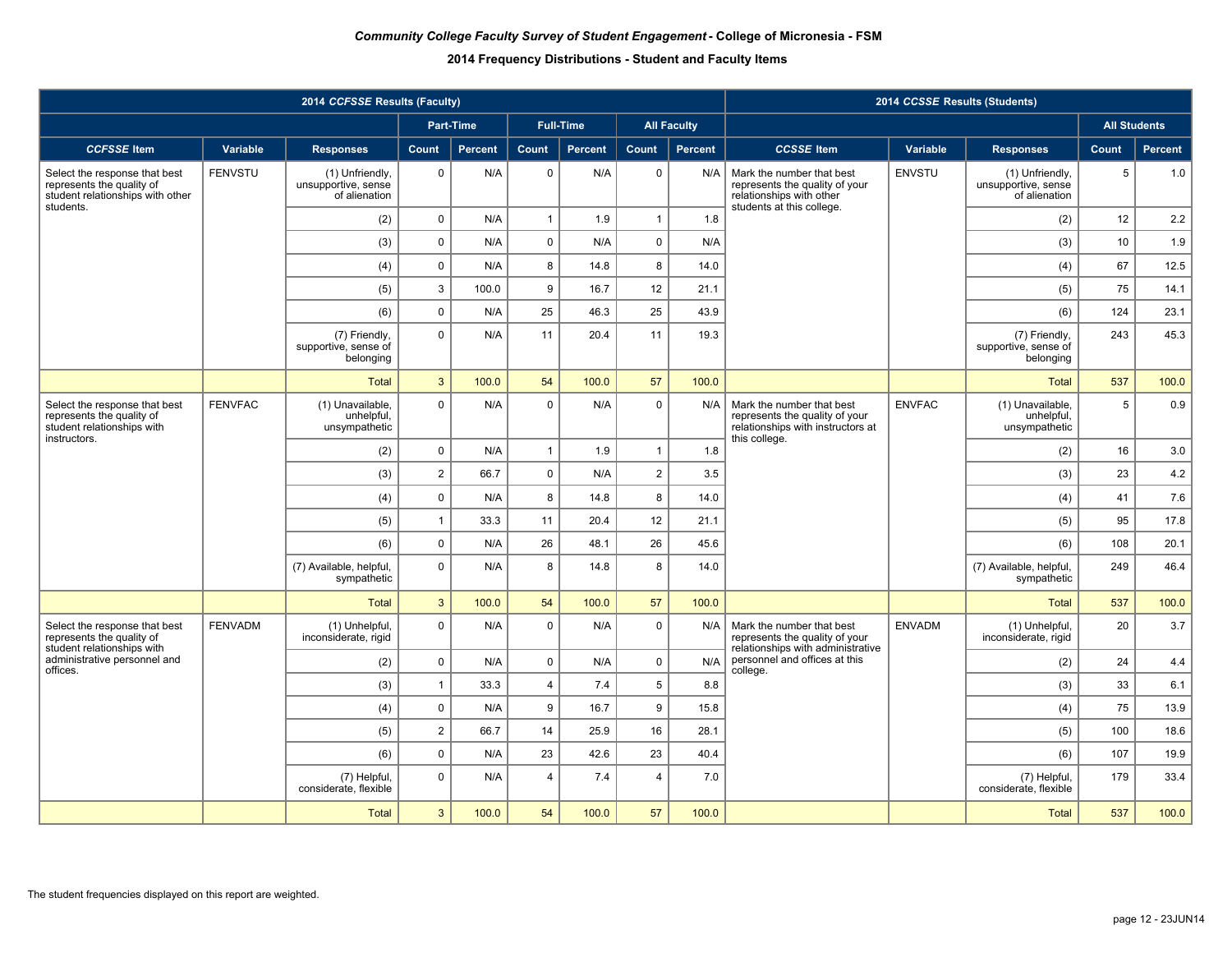|                                                                                 |                  | 2014 CCFSSE Results (Faculty) | 2014 CCSSE Results (Students) |           |                |                  |                |                                      |                                                                |                 |                  |                     |         |
|---------------------------------------------------------------------------------|------------------|-------------------------------|-------------------------------|-----------|----------------|------------------|----------------|--------------------------------------|----------------------------------------------------------------|-----------------|------------------|---------------------|---------|
|                                                                                 |                  |                               |                               | Part-Time |                | <b>Full-Time</b> |                | <b>All Faculty</b>                   |                                                                |                 |                  | <b>All Students</b> |         |
| <b>CCFSSE</b> Item                                                              | Variable         | <b>Responses</b>              | Count                         | Percent   | Count          | Percent          | Count          | Percent                              | <b>CCSSE</b> Item                                              | Variable        | <b>Responses</b> | Count               | Percent |
| To what extent do students'<br>experiences in your selected                     | <b>FGNGENLED</b> | None                          | $\mathbf 0$                   | N/A       | 0              | N/A              | $\mathbf 0$    | N/A                                  | How much has your experience<br>at this college contributed to | <b>GNGENLED</b> |                  |                     |         |
| course section contribute to<br>their knowledge, skills, and                    |                  | Very little                   | $\overline{2}$                | 66.7      | $\mathbf{1}$   | 1.9              | 3              | 5.4                                  | your knowledge, skills, and<br>personal development in         |                 | Very little      | 38                  | 7.1     |
| personal development in<br>acquiring a broad general                            |                  | Some                          | $\mathbf 0$                   | N/A       | 8              | 15.1             | 8              | 14.3                                 | acquiring a broad general<br>education?                        |                 | Some             | 101                 | 18.7    |
| education?                                                                      |                  | Quite a bit                   | 0                             | N/A       | 21             | 39.6             | 21             | 37.5                                 |                                                                |                 | Quite a bit      | 201                 | 37.2    |
|                                                                                 |                  | Very much                     | $\mathbf{1}$                  | 33.3      | 23             | 43.4             | 24             | 42.9                                 |                                                                |                 | Very much        | 199                 | 37.0    |
|                                                                                 |                  | <b>Total</b>                  | $\mathbf{3}$                  | 100.0     | 53             | 100.0            | 56             | 100.0                                |                                                                |                 | <b>Total</b>     | 539                 | 100.0   |
| To what extent do students'<br>experiences in your selected                     | <b>FGNWORK</b>   | None                          | $\mathsf 0$                   | N/A       | $\pmb{0}$      | N/A              | $\mathbf 0$    | N/A                                  | How much has your experience<br>at this college contributed to | <b>GNWORK</b>   |                  |                     |         |
| course section contribute to<br>their knowledge, skills, and                    |                  | Very little                   | $\overline{2}$                | 66.7      | $\overline{4}$ | 7.5              | 6              | 10.7                                 | your knowledge, skills, and<br>personal development in         |                 | Very little      | 50                  | 9.2     |
| personal development in<br>acquiring job- or work-related                       |                  | Some                          | 0                             | N/A       | 9              | 17.0             | 9              | 16.1                                 | acquiring job- or work-related<br>knowledge and skills?        |                 | Some             | 126                 | 23.4    |
| knowledge and skills?                                                           |                  | Quite a bit                   | 0                             | N/A       | 24             | 45.3             | 24             | 42.9                                 |                                                                |                 | Quite a bit      | 177                 | 32.9    |
|                                                                                 |                  | Very much                     | $\mathbf{1}$                  | 33.3      | 16             | 30.2             | 17             | 30.4                                 |                                                                |                 | Very much        | 186                 | 34.5    |
|                                                                                 |                  | <b>Total</b>                  | 3                             | 100.0     | 53             | 100.0            | 56             | 100.0                                |                                                                |                 | <b>Total</b>     | 540                 | 100.0   |
| To what extent do students'<br>experiences in your selected                     | <b>FGNWRITE</b>  | None                          | 0                             | N/A       | $\mathbf{1}$   | 1.9              | $\overline{1}$ | 1.8                                  | How much has your experience<br>at this college contributed to | <b>GNWRITE</b>  |                  |                     |         |
| course section contribute to<br>their knowledge, skills, and                    |                  | Very little                   | $\mathbf{1}$                  | 33.3      | 5              | 9.4              | 6              | 10.7                                 | your knowledge, skills, and<br>personal development in writing |                 | Very little      | 22                  | 4.1     |
| personal development in writing<br>clearly and effectively?                     |                  | Some                          | $\mathbf{1}$                  | 33.3      | 13             | 24.5             | 14             | 25.0                                 | clearly and effectively?                                       |                 | Some             | 100                 | 18.6    |
|                                                                                 |                  | Quite a bit                   | 0                             | N/A       | 23             | 43.4             | 23             | 41.1                                 |                                                                |                 | Quite a bit      | 217                 | 40.4    |
|                                                                                 |                  | Very much                     | $\mathbf{1}$                  | 33.3      | 11             | 20.8             | 12             | 21.4                                 |                                                                |                 | Very much        | 198                 | 36.9    |
|                                                                                 |                  | <b>Total</b>                  | 3                             | 100.0     | 53             | 100.0            | 56             | 100.0                                |                                                                |                 | <b>Total</b>     | 538                 | 100.0   |
| To what extent do students'<br>experiences in your selected                     | <b>FGNSPEAK</b>  | None                          | $\mathsf 0$                   | N/A       | $\mathbf{1}$   | 1.9              | $\overline{1}$ | 1.8                                  | How much has your experience<br>at this college contributed to | <b>GNSPEAK</b>  |                  |                     |         |
| course section contribute to                                                    |                  | Very little                   | $\mathbf{1}$                  | 33.3      | 6              | 11.3             | $\overline{7}$ | 12.5                                 | your knowledge, skills, and<br>personal development in         |                 | Very little      | 30                  | 5.6     |
| their knowledge, skills, and<br>personal development in<br>speaking clearly and | Some             | $\mathbf{1}$                  | 33.3                          | 15        | 28.3           | 16               | 28.6           | speaking clearly and<br>effectively? |                                                                | Some            | 114              | 21.0                |         |
| effectively?                                                                    |                  | Quite a bit                   | 0                             | N/A       | 21             | 39.6             | 21             | 37.5                                 |                                                                |                 | Quite a bit      | 223                 | 41.3    |
|                                                                                 |                  | Very much                     | $\mathbf{1}$                  | 33.3      | 10             | 18.9             | 11             | 19.6                                 |                                                                |                 | Very much        | 173                 | 32.1    |
| <b>Total</b>                                                                    |                  |                               | $\mathbf{3}$                  | 100.0     | 53             | 100.0            | 56             | 100.0                                |                                                                |                 | <b>Total</b>     | 540                 | 100.0   |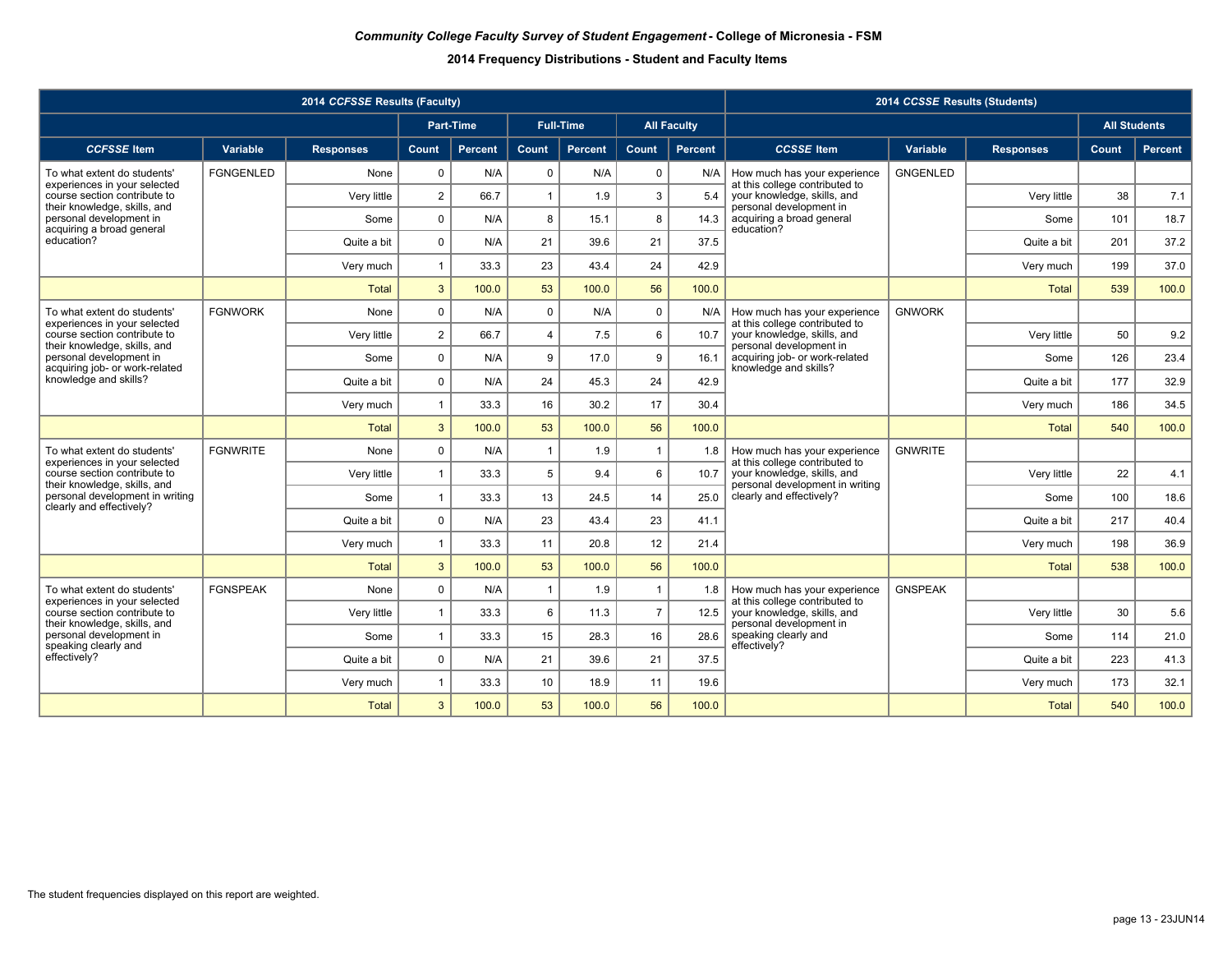|                                                                                             |                  | 2014 CCFSSE Results (Faculty) | 2014 CCSSE Results (Students) |           |                |                  |                |                    |                                                                |                 |                  |                     |                |
|---------------------------------------------------------------------------------------------|------------------|-------------------------------|-------------------------------|-----------|----------------|------------------|----------------|--------------------|----------------------------------------------------------------|-----------------|------------------|---------------------|----------------|
|                                                                                             |                  |                               |                               | Part-Time |                | <b>Full-Time</b> |                | <b>All Faculty</b> |                                                                |                 |                  | <b>All Students</b> |                |
| <b>CCFSSE</b> Item                                                                          | Variable         | <b>Responses</b>              | Count                         | Percent   | Count          | Percent          | Count          | Percent            | <b>CCSSE</b> Item                                              | Variable        | <b>Responses</b> | Count               | <b>Percent</b> |
| To what extent do students'<br>experiences in your selected                                 | <b>FGNANALY</b>  | None                          | $\mathbf 0$                   | N/A       | $\overline{1}$ | 1.9              | $\overline{1}$ | 1.8                | How much has your experience<br>at this college contributed to | <b>GNANALY</b>  |                  |                     |                |
| course section contribute to<br>their knowledge, skills, and                                |                  | Very little                   | $\mathbf{1}$                  | 33.3      | $\overline{2}$ | 3.8              | 3              | 5.4                | your knowledge, skills, and<br>personal development in         |                 | Very little      | 21                  | 4.1            |
| personal development in<br>thinking critically and                                          |                  | Some                          | $\mathbf 0$                   | N/A       | 10             | 18.9             | 10             | 17.9               | thinking critically and<br>analytically?                       |                 | Some             | 122                 | 23.0           |
| analytically?                                                                               |                  | Quite a bit                   | $\mathbf{1}$                  | 33.3      | 19             | 35.8             | 20             | 35.7               |                                                                |                 | Quite a bit      | 214                 | 40.5           |
|                                                                                             |                  | Very much                     | $\mathbf{1}$                  | 33.3      | 21             | 39.6             | 22             | 39.3               |                                                                |                 | Very much        | 172                 | 32.5           |
|                                                                                             |                  | <b>Total</b>                  | $\mathbf{3}$                  | 100.0     | 53             | 100.0            | 56             | 100.0              |                                                                |                 | <b>Total</b>     | 530                 | 100.0          |
| To what extent do students'<br>experiences in your selected                                 | <b>FGNSOLVE</b>  | None                          | $\mathbf{1}$                  | 33.3      | $\overline{4}$ | 7.5              | 5              | 8.9                | How much has your experience<br>at this college contributed to | <b>GNSOLVE</b>  |                  |                     |                |
| course section contribute to<br>their knowledge, skills, and                                |                  | Very little                   | $\mathbf{1}$                  | 33.3      | 9              | 17.0             | 10             | 17.9               | your knowledge, skills, and<br>personal development in         |                 | Very little      | 45                  | 8.3            |
| personal development in<br>solving numerical problems?                                      |                  | Some                          | $\mathbf{1}$                  | 33.3      | 15             | 28.3             | 16             | 28.6               | solving numerical problems?                                    |                 | Some             | 116                 | 21.6           |
|                                                                                             | Quite a bit      | $\mathbf 0$                   | N/A                           | 16        | 30.2           | 16               | 28.6           |                    |                                                                | Quite a bit     | 193              | 35.9                |                |
|                                                                                             |                  | Very much                     | $\mathbf 0$                   | N/A       | 9              | 17.0             | 9              | 16.1               |                                                                |                 | Very much        | 184                 | 34.2           |
|                                                                                             |                  | <b>Total</b>                  | $\mathbf{3}$                  | 100.0     | 53             | 100.0            | 56             | 100.0              |                                                                |                 | <b>Total</b>     | 539                 | 100.0          |
| To what extent do students'<br>experiences in your selected                                 | <b>FGNCMPTS</b>  | None                          | $\mathbf 0$                   | N/A       | $\mathbf{1}$   | 1.9              | $\overline{1}$ | 1.8                | How much has your experience<br>at this college contributed to | <b>GNCMPTS</b>  |                  |                     |                |
| course section contribute to<br>their knowledge, skills, and                                |                  | Very little                   | $\mathbf{1}$                  | 33.3      | $\mathbf{1}$   | 1.9              | $\overline{2}$ | 3.6                | your knowledge, skills, and<br>personal development in using   |                 | Very little      | 25                  | 4.6            |
| personal development in using<br>computing and information                                  |                  | Some                          | $\mathbf 0$                   | N/A       | 13             | 25.0             | 13             | 23.6               | computing and information<br>technology?                       |                 | Some             | 91                  | 16.9           |
| technology?                                                                                 |                  | Quite a bit                   | $\mathbf{1}$                  | 33.3      | 20             | 38.5             | 21             | 38.2               |                                                                |                 | Quite a bit      | 181                 | 33.5           |
|                                                                                             |                  | Very much                     | $\mathbf{1}$                  | 33.3      | 17             | 32.7             | 18             | 32.7               |                                                                |                 | Very much        | 243                 | 45.0           |
|                                                                                             |                  | <b>Total</b>                  | 3                             | 100.0     | 52             | 100.0            | 55             | 100.0              |                                                                |                 | <b>Total</b>     | 540                 | 100.0          |
| To what extent do students'<br>experiences in your selected                                 | <b>FGNOTHERS</b> | None                          | $\mathsf 0$                   | N/A       | $\mathbf 0$    | N/A              | $\mathbf 0$    | N/A                | How much has your experience<br>at this college contributed to | <b>GNOTHERS</b> |                  |                     |                |
| course section contribute to                                                                |                  | Very little                   | 0                             | N/A       | 3              | 5.7              | 3              | 5.4                | your knowledge, skills, and                                    |                 | Very little      | 38                  | 7.0            |
| their knowledge, skills, and<br>personal development in<br>working effectively with others? |                  | Some                          | $\mathbf{1}$                  | 33.3      | 16             | 30.2             | 17             | 30.4               | personal development in<br>working effectively with others?    |                 | Some             | 112                 | 20.9           |
|                                                                                             |                  | Quite a bit                   | $\overline{2}$                | 66.7      | 20             | 37.7             | 22             | 39.3               |                                                                |                 | Quite a bit      | 171                 | 31.7           |
|                                                                                             |                  | Very much                     | $\mathsf 0$                   | N/A       | 14             | 26.4             | 14             | 25.0               |                                                                |                 | Very much        | 217                 | 40.3           |
| <b>Total</b>                                                                                |                  |                               | $\mathbf{3}$                  | 100.0     | 53             | 100.0            | 56             | 100.0              |                                                                |                 | <b>Total</b>     | 538                 | 100.0          |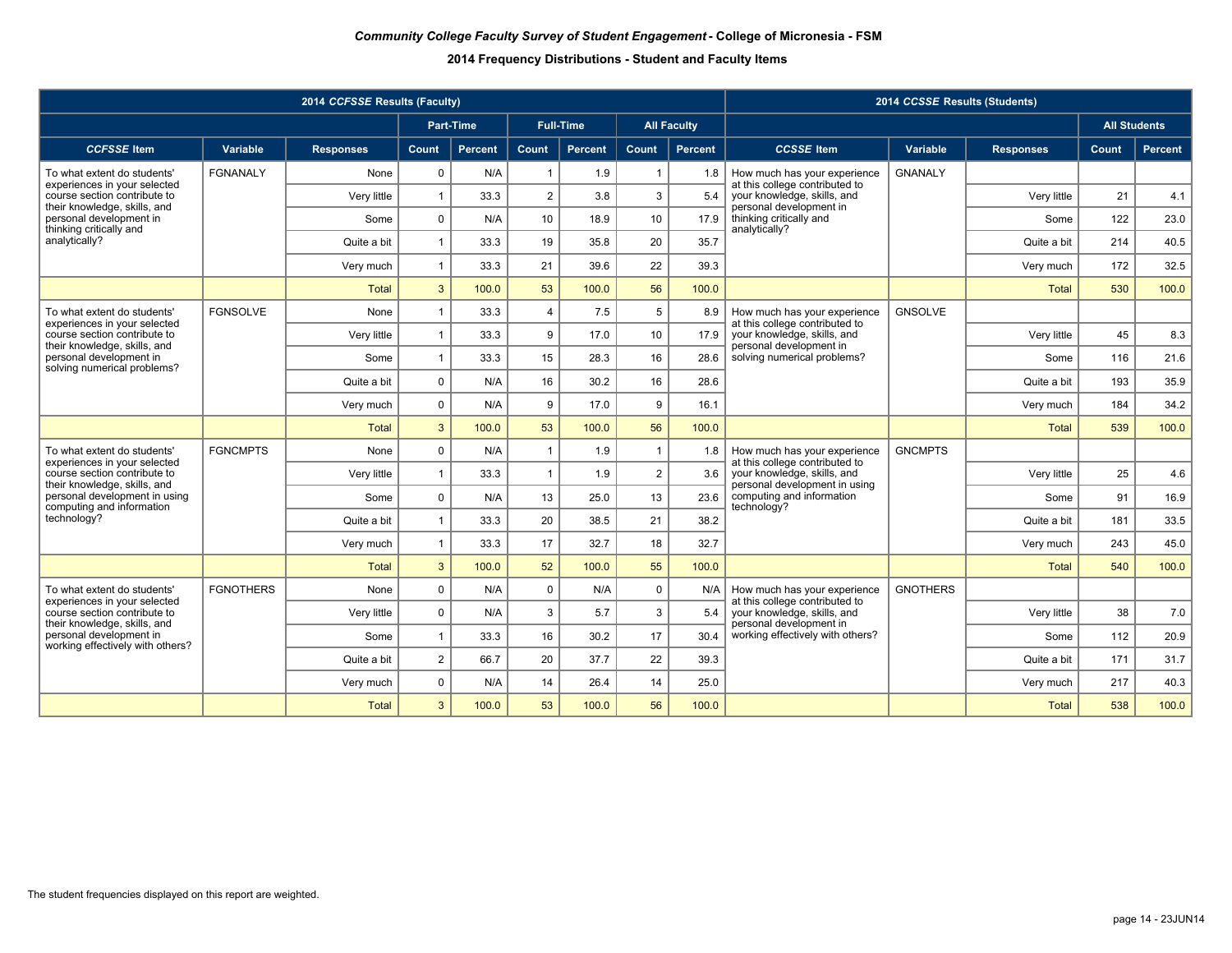|                                                                                          |                  | 2014 CCFSSE Results (Faculty) | 2014 CCSSE Results (Students) |                |                |                  |                |                    |                                                                 |                 |                  |                     |                |
|------------------------------------------------------------------------------------------|------------------|-------------------------------|-------------------------------|----------------|----------------|------------------|----------------|--------------------|-----------------------------------------------------------------|-----------------|------------------|---------------------|----------------|
|                                                                                          |                  |                               |                               | Part-Time      |                | <b>Full-Time</b> |                | <b>All Faculty</b> |                                                                 |                 |                  | <b>All Students</b> |                |
| <b>CCFSSE</b> Item                                                                       | Variable         | <b>Responses</b>              | <b>Count</b>                  | <b>Percent</b> | <b>Count</b>   | Percent          | <b>Count</b>   | Percent            | <b>CCSSE</b> Item                                               | Variable        | <b>Responses</b> | Count               | <b>Percent</b> |
| To what extent do students'<br>experiences in your selected                              | <b>FGNINQ</b>    | None                          | $\mathbf 0$                   | N/A            | $\mathbf 0$    | N/A              | $\mathbf 0$    | N/A                | How much has your experience<br>at this college contributed to  | <b>GNINQ</b>    |                  |                     |                |
| course section contribute to<br>their knowledge, skills, and                             |                  | Very little                   | $\mathbf{1}$                  | 33.3           | $\mathbf{1}$   | 1.9              | $\overline{2}$ | 3.6                | your knowledge, skills, and<br>personal development in          |                 | Very little      | 27                  | 5.0            |
| personal development in<br>learning effectively on their                                 |                  | Some                          | $\mathsf 0$                   | N/A            | 11             | 20.8             | 11             | 19.6               | learning effectively on your<br>own?                            |                 | Some             | 78                  | 14.4           |
| own?                                                                                     |                  | Quite a bit                   | 0                             | N/A            | 29             | 54.7             | 29             | 51.8               |                                                                 |                 | Quite a bit      | 200                 | 37.0           |
|                                                                                          |                  | Very much                     | $\overline{2}$                | 66.7           | 12             | 22.6             | 14             | 25.0               |                                                                 |                 | Very much        | 235                 | 43.6           |
|                                                                                          |                  | <b>Total</b>                  | $\mathbf{3}$                  | 100.0          | 53             | 100.0            | 56             | 100.0              |                                                                 |                 | <b>Total</b>     | 540                 | 100.0          |
| To what extent do students'<br>experiences in your selected                              | <b>FGNSELF</b>   | None                          | $\mathbf 0$                   | N/A            | $\overline{2}$ | 3.8              | $\overline{2}$ | 3.6                | How much has your experience<br>at this college contributed to  | <b>GNSELF</b>   |                  |                     |                |
| course section contribute to<br>their knowledge, skills, and                             |                  | Very little                   | 0                             | N/A            | 3              | 5.7              | $\mathbf{3}$   | 5.4                | your knowledge, skills, and<br>personal development in          |                 | Very little      | 35                  | 6.4            |
| personal development in<br>understanding themselves?                                     |                  | Some                          | $\mathbf{1}$                  | 33.3           | 15             | 28.3             | 16             | 28.6               | understanding yourself?                                         |                 | Some             | 48                  | 9.0            |
|                                                                                          | Quite a bit      | $\mathbf{1}$                  | 33.3                          | 22             | 41.5           | 23               | 41.1           |                    |                                                                 | Quite a bit     | 149              | 27.8                |                |
|                                                                                          |                  | Very much                     | $\mathbf{1}$                  | 33.3           | 11             | 20.8             | 12             | 21.4               |                                                                 |                 | Very much        | 305                 | 56.8           |
|                                                                                          |                  | <b>Total</b>                  | $\mathbf{3}$                  | 100.0          | 53             | 100.0            | 56             | 100.0              |                                                                 |                 | <b>Total</b>     | 537                 | 100.0          |
| To what extent do students'<br>experiences in your selected                              | <b>FGNDIVERS</b> | None                          | $\mathbf 0$                   | N/A            | 5              | 9.4              | 5              | 8.9                | How much has your experience<br>at this college contributed to  | <b>GNDIVERS</b> |                  |                     |                |
| course section contribute to<br>their knowledge, skills, and                             |                  | Very little                   | $\mathbf{1}$                  | 33.3           | 5              | 9.4              | 6              | 10.7               | your knowledge, skills, and<br>personal development in          |                 | Very little      | 49                  | 9.2            |
| personal development in<br>understanding people of other                                 |                  | Some                          | $\mathbf{1}$                  | 33.3           | 16             | 30.2             | 17             | 30.4               | understanding people of other<br>racial and ethnic backgrounds? |                 | Some             | 148                 | 27.6           |
| racial and ethnic backgrounds?                                                           |                  | Quite a bit                   | 0                             | N/A            | 16             | 30.2             | 16             | 28.6               |                                                                 |                 | Quite a bit      | 189                 | 35.2           |
|                                                                                          |                  | Very much                     | $\mathbf{1}$                  | 33.3           | 11             | 20.8             | 12             | 21.4               |                                                                 |                 | Very much        | 151                 | 28.1           |
|                                                                                          |                  | <b>Total</b>                  | 3                             | 100.0          | 53             | 100.0            | 56             | 100.0              |                                                                 |                 | <b>Total</b>     | 536                 | 100.0          |
| To what extent do students'<br>experiences in your selected                              | <b>FGNETHICS</b> | None                          | $\mathbf 0$                   | N/A            | $\overline{2}$ | 3.8              | $\overline{2}$ | 3.6                | How much has your experience<br>at this college contributed to  | <b>GNETHICS</b> |                  |                     |                |
| course section contribute to                                                             |                  | Very little                   | 0                             | N/A            | 6              | 11.3             | 6              | 10.7               | your knowledge, skills, and<br>personal development in          |                 | Very little      | 97                  | 18.0           |
| their knowledge, skills, and<br>personal development in<br>developing a personal code of |                  | Some                          | $\mathbf{1}$                  | 33.3           | 12             | 22.6             | 13             | 23.2               | developing a personal code of                                   |                 | Some             | 168                 | 31.2           |
| values and ethics?                                                                       |                  | Quite a bit                   | $\mathbf{1}$                  | 33.3           | 22             | 41.5             | 23             | 41.1               | values and ethics?                                              |                 | Quite a bit      | 168                 | 31.0           |
|                                                                                          |                  | Very much                     | $\mathbf{1}$                  | 33.3           | 11             | 20.8             | 12             | 21.4               |                                                                 |                 | Very much        | 107                 | 19.8           |
| <b>Total</b>                                                                             |                  |                               | $\mathbf{3}$                  | 100.0          | 53             | 100.0            | 56             | 100.0              |                                                                 |                 | <b>Total</b>     | 540                 | 100.0          |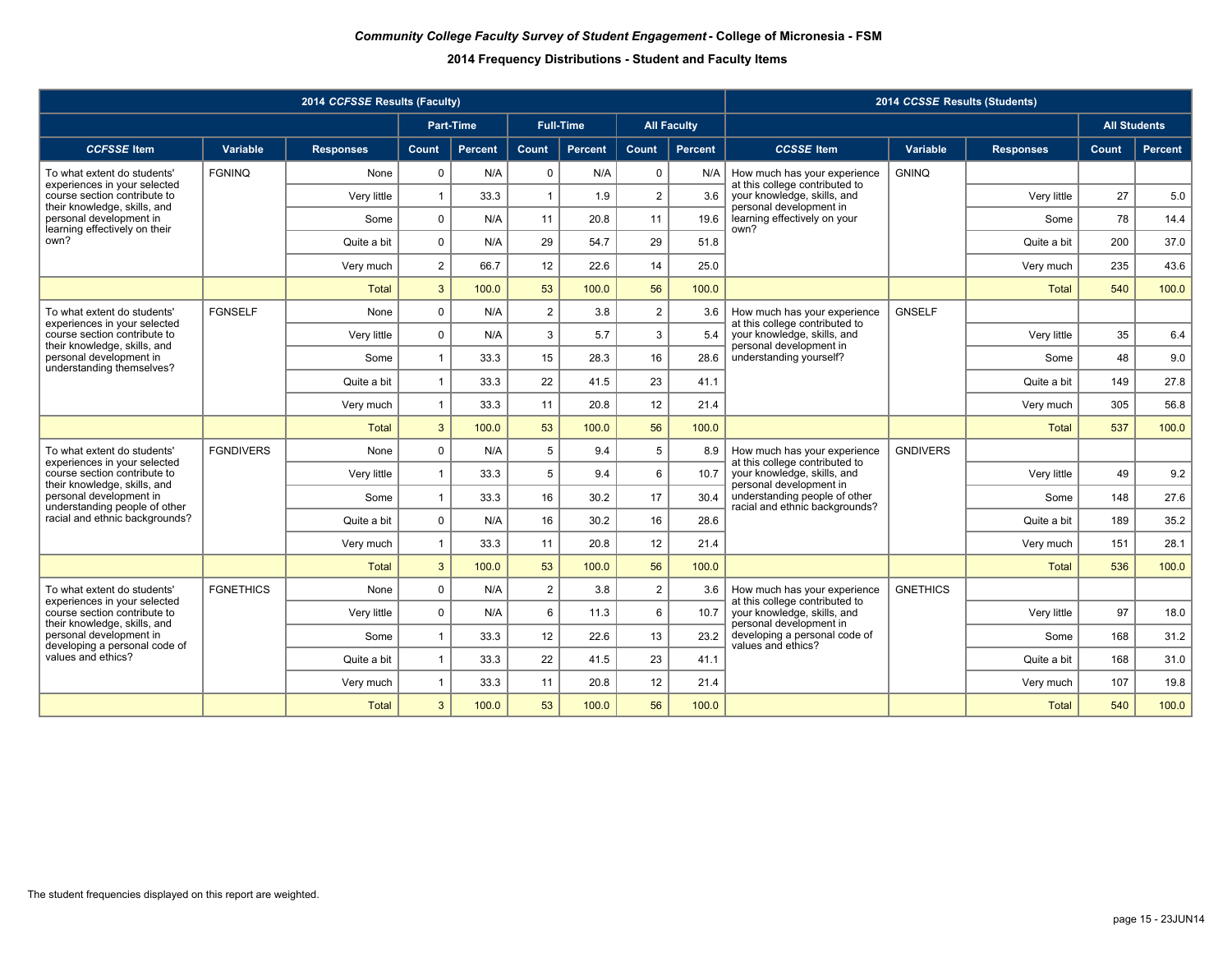|                                                                                              |                  | 2014 CCFSSE Results (Faculty) | 2014 CCSSE Results (Students) |                  |                |                  |                |                    |                                                                                          |                 |                  |       |                     |
|----------------------------------------------------------------------------------------------|------------------|-------------------------------|-------------------------------|------------------|----------------|------------------|----------------|--------------------|------------------------------------------------------------------------------------------|-----------------|------------------|-------|---------------------|
|                                                                                              |                  |                               |                               | <b>Part-Time</b> |                | <b>Full-Time</b> |                | <b>All Faculty</b> |                                                                                          |                 |                  |       | <b>All Students</b> |
| <b>CCFSSE</b> Item                                                                           | Variable         | <b>Responses</b>              | Count                         | Percent          | Count          | <b>Percent</b>   | Count          | <b>Percent</b>     | <b>CCSSE</b> Item                                                                        | Variable        | <b>Responses</b> | Count | <b>Percent</b>      |
| To what extent do students'                                                                  | <b>FGNCOMMUN</b> | None                          | $\mathsf 0$                   | N/A              | 6              | 11.3             | 6              | 10.7               | How much has your experience                                                             | <b>GNCOMMUN</b> |                  |       |                     |
| experiences in your selected<br>course section contribute to<br>their knowledge, skills, and |                  | Very little                   | $\overline{2}$                | 66.7             | $\overline{4}$ | 7.5              | 6              | 10.7               | at this college contributed to<br>your knowledge, skills, and<br>personal development in |                 | Very little      | 107   | 19.9                |
| personal development in<br>contributing to the welfare of                                    |                  | Some                          | $\mathbf 0$                   | N/A              | 16             | 30.2             | 16             | 28.6               | contributing to the welfare of<br>your community?                                        |                 | Some             | 163   | 30.2                |
| their community?                                                                             |                  | Quite a bit                   | $\mathbf{1}$                  | 33.3             | 18             | 34.0             | 19             | 33.9               |                                                                                          |                 | Quite a bit      | 167   | 31.0                |
|                                                                                              |                  | Very much                     | $\mathbf 0$                   | N/A              | 9              | 17.0             | 9              | 16.1               |                                                                                          |                 | Very much        | 102   | 18.9                |
|                                                                                              |                  | <b>Total</b>                  | $\mathbf{3}$                  | 100.0            | 53             | 100.0            | 56             | 100.0              |                                                                                          |                 | <b>Total</b>     | 540   | 100.0               |
| To what extent do students'<br>experiences in your selected                                  | <b>FCARGOAL</b>  | None                          | $\mathbf 0$                   | N/A              | 3              | 5.7              | 3              | 5.4                | How much has your experience<br>at this college contributed to                           | CARGOAL         |                  |       |                     |
| course section contribute to<br>their knowledge, skills, and                                 |                  | Very little                   | $\overline{2}$                | 66.7             | 5              | 9.4              | $\overline{7}$ | 12.5               | your knowledge, skills, and<br>personal development in                                   |                 | Very little      | 46    | 8.6                 |
| personal development in<br>developing clearer career                                         |                  | Some                          | $\mathbf 0$                   | N/A              | 14             | 26.4             | 14             | 25.0               | developing clearer career<br>goals?                                                      |                 | Some             | 96    | 17.9                |
| qoals?                                                                                       |                  | Quite a bit                   | $\Omega$                      | N/A              | 19             | 35.8             | 19             | 33.9               |                                                                                          |                 | Quite a bit      | 192   | 35.7                |
|                                                                                              |                  | Very much                     | $\mathbf{1}$                  | 33.3             | 12             | 22.6             | 13             | 23.2               |                                                                                          |                 | Very much        | 203   | 37.7                |
|                                                                                              |                  | <b>Total</b>                  | $\mathbf{3}$                  | 100.0            | 53             | 100.0            | 56             | 100.0              |                                                                                          |                 | Total            | 537   | 100.0               |
| To what extent do students'<br>experiences in your selected                                  | <b>FGAINCAR</b>  | None                          | $\mathbf 0$                   | N/A              | 3              | 5.7              | 3              | 5.4                | How much has your experience<br>at this college contributed to                           | <b>GAINCAR</b>  |                  |       |                     |
| course section contribute to<br>their knowledge, skills, and                                 |                  | Very little                   | $\overline{2}$                | 66.7             | $\overline{7}$ | 13.2             | 9              | 16.1               | your knowledge, skills, and<br>personal development in                                   |                 | Very little      | 54    | 10.0                |
| personal development in<br>gaining information about                                         |                  | Some                          | $\mathbf 0$                   | N/A              | 15             | 28.3             | 15             | 26.8               | gaining information about<br>career opportunities?                                       |                 | Some             | 101   | 18.8                |
| career opportunities?                                                                        |                  | Quite a bit                   | $\mathbf{1}$                  | 33.3             | 16             | 30.2             | 17             | 30.4               |                                                                                          |                 | Quite a bit      | 161   | 29.9                |
|                                                                                              |                  | Very much                     | $\pmb{0}$                     | N/A              | 12             | 22.6             | 12             | 21.4               |                                                                                          |                 | Very much        | 222   | 41.3                |
|                                                                                              |                  | <b>Total</b>                  | $\mathbf{3}$                  | 100.0            | 53             | 100.0            | 56             | 100.0              |                                                                                          |                 | <b>Total</b>     | 539   | 100.0               |
| How often do you refer students<br>to academic advising/planning?                            | <b>FUSEACAD</b>  | N.A                           | $\mathbf 0$                   | N/A              | $\mathbf 0$    | N/A              | $\mathbf 0$    | N/A                | How often do you use academic<br>advising/planning at this                               | <b>USEACAD</b>  | Don't know/N.A   | 28    | 5.2                 |
|                                                                                              |                  | Rarely/Never                  | $\mathbf{1}$                  | 33.3             | $\overline{7}$ | 13.5             | 8              | 14.5               | college?                                                                                 |                 | Rarely/Never     | 76    | 14.4                |
|                                                                                              |                  | Sometimes                     | $\mathbf 0$                   | N/A              | 24             | 46.2             | 24             | 43.6               |                                                                                          |                 | Sometimes        | 300   | 56.5                |
|                                                                                              |                  | Often                         | $\overline{2}$                | 66.7             | 21             | 40.4             | 23             | 41.8               |                                                                                          |                 | Often            | 126   | 23.8                |
|                                                                                              |                  | <b>Total</b>                  | $\mathbf{3}$                  | 100.0            | 52             | 100.0            | 55             | 100.0              |                                                                                          |                 | Total            | 530   | 100.0               |
| How often do you refer students<br>to career counseling?                                     | <b>FUSECACOU</b> | N.A.                          | $\mathbf 0$                   | N/A              | 3              | 5.9              | $\mathbf{3}$   | 5.6                | How often do you use career<br>counseling at this college?                               | <b>USECACOU</b> | Don't know/N.A   | 66    | 12.4                |
|                                                                                              |                  | Rarely/Never                  | $\mathbf{1}$                  | 33.3             | 18             | 35.3             | 19             | 35.2               |                                                                                          |                 | Rarely/Never     | 172   | 32.6                |
|                                                                                              |                  | Sometimes                     | $\mathbf{1}$                  | 33.3             | 20             | 39.2             | 21             | 38.9               |                                                                                          |                 | Sometimes        | 217   | 41.2                |
|                                                                                              |                  | Often                         | $\mathbf{1}$                  | 33.3             | 10             | 19.6             | 11             | 20.4               |                                                                                          |                 | Often            | 73    | 13.8                |
|                                                                                              |                  | <b>Total</b>                  | $\overline{3}$                | 100.0            | 51             | 100.0            | 54             | 100.0              |                                                                                          |                 | Total            | 527   | 100.0               |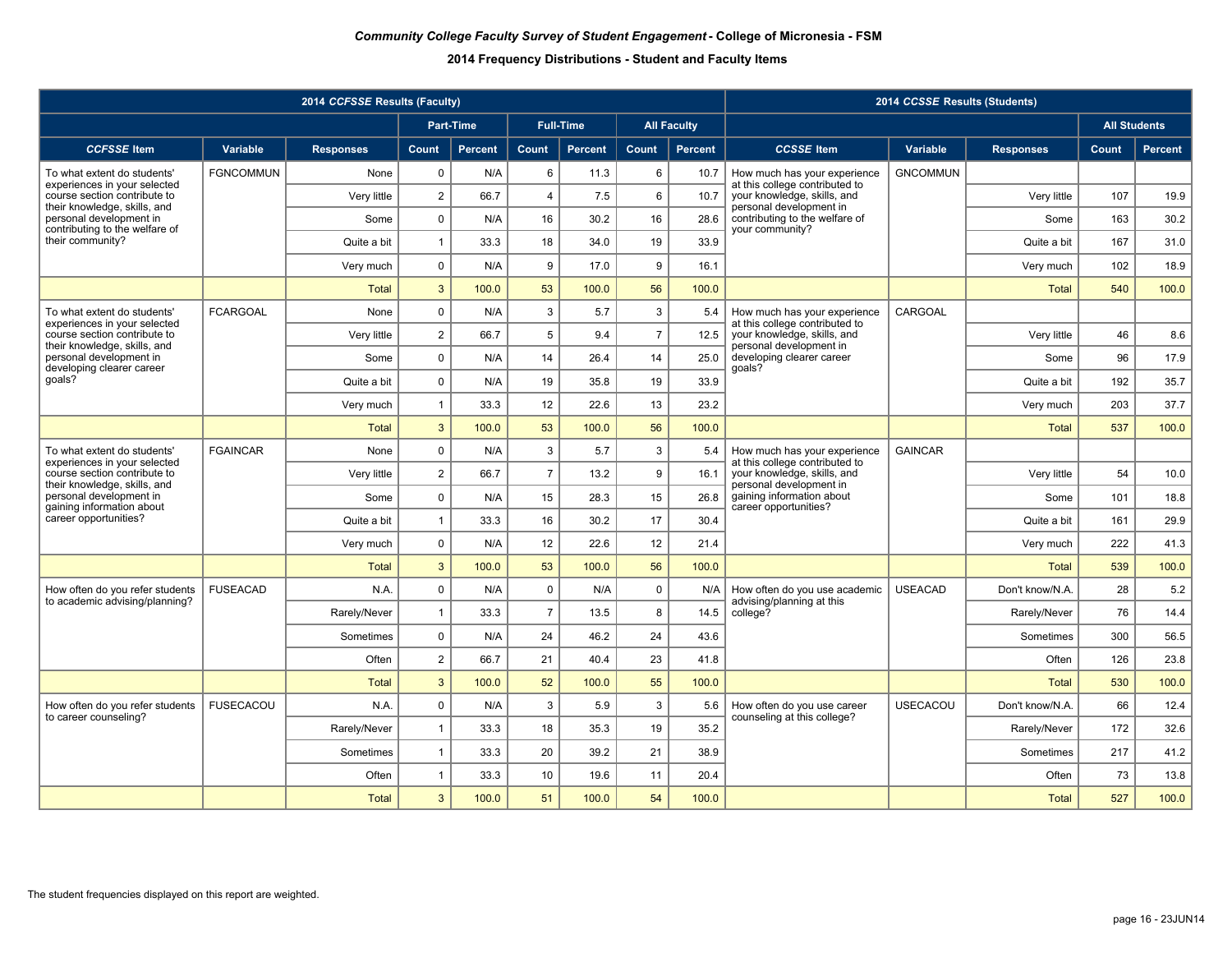|                                                               |                  | 2014 CCFSSE Results (Faculty) | 2014 CCSSE Results (Students) |                |                |                  |                |                    |                                                                 |                 |                  |       |                     |
|---------------------------------------------------------------|------------------|-------------------------------|-------------------------------|----------------|----------------|------------------|----------------|--------------------|-----------------------------------------------------------------|-----------------|------------------|-------|---------------------|
|                                                               |                  |                               |                               | Part-Time      |                | <b>Full-Time</b> |                | <b>All Faculty</b> |                                                                 |                 |                  |       | <b>All Students</b> |
| <b>CCFSSE</b> Item                                            | Variable         | <b>Responses</b>              | Count                         | <b>Percent</b> | Count          | <b>Percent</b>   | <b>Count</b>   | <b>Percent</b>     | <b>CCSSE</b> Item                                               | Variable        | <b>Responses</b> | Count | <b>Percent</b>      |
| How often do you refer students                               | <b>FUSEJOBPL</b> | N.A.                          | $\mathbf 0$                   | N/A            | 5              | 9.6              | 5              | 9.1                | How often do you use job                                        | <b>USEJOBPL</b> | Don't know/N.A.  | 138   | 26.6                |
| to job placement assistance?                                  |                  | Rarely/Never                  | $\overline{2}$                | 66.7           | 20             | 38.5             | 22             | 40.0               | placement assistance at this<br>college?                        |                 | Rarely/Never     | 180   | 34.5                |
|                                                               |                  | Sometimes                     | $\mathsf 0$                   | N/A            | 24             | 46.2             | 24             | 43.6               |                                                                 |                 | Sometimes        | 150   | 28.8                |
|                                                               |                  | Often                         | $\mathbf{1}$                  | 33.3           | 3              | 5.8              | $\overline{4}$ | 7.3                |                                                                 |                 | Often            | 52    | 10.1                |
|                                                               |                  | <b>Total</b>                  | $\mathbf{3}$                  | 100.0          | 52             | 100.0            | 55             | 100.0              |                                                                 |                 | <b>Total</b>     | 520   | 100.0               |
| How often do you refer students<br>to peer or other tutoring? | <b>FUSETUTOR</b> | N.A.                          | $\pmb{0}$                     | N/A            | $\mathsf 0$    | N/A              | $\mathbf 0$    | N/A                | How often do you use peer or<br>other tutoring at this college? | <b>USETUTOR</b> | Don't know/N.A.  | 55    | 10.4                |
|                                                               |                  | Rarely/Never                  | $\mathbf{1}$                  | 33.3           | 9              | 17.3             | 10             | 18.2               |                                                                 |                 | Rarely/Never     | 156   | 29.7                |
|                                                               |                  | Sometimes                     | $\mathbf{1}$                  | 33.3           | 25             | 48.1             | 26             | 47.3               |                                                                 |                 | Sometimes        | 208   | 39.6                |
|                                                               |                  | Often                         | $\mathbf{1}$                  | 33.3           | 18             | 34.6             | 19             | 34.5               |                                                                 |                 | Often            | 107   | 20.3                |
|                                                               |                  | <b>Total</b>                  | $\mathbf{3}$                  | 100.0          | 52             | 100.0            | 55             | 100.0              |                                                                 |                 | <b>Total</b>     | 524   | 100.0               |
| How often do you refer students                               | <b>FUSELAB</b>   | N.A.                          | $\pmb{0}$                     | N/A            | $\overline{4}$ | 7.7              | $\overline{4}$ | 7.3                | How often do you use skills labs                                | <b>USELAB</b>   | Don't know/N.A.  | 36    | 6.9                 |
| to skill labs (writing, math, etc.)?                          |                  | Rarely/Never                  | $\mathbf{1}$                  | 33.3           | 12             | 23.1             | 13             | 23.6               | (writing, math, etc.) at this<br>college?                       |                 | Rarely/Never     | 93    | 17.9                |
|                                                               |                  | Sometimes                     | $\overline{2}$                | 66.7           | 17             | 32.7             | 19             | 34.5               |                                                                 |                 | Sometimes        | 202   | 39.1                |
|                                                               |                  | Often                         | $\pmb{0}$                     | N/A            | 19             | 36.5             | 19             | 34.5               |                                                                 |                 | Often            | 187   | 36.1                |
|                                                               |                  | Total                         | 3                             | 100.0          | 52             | 100.0            | 55             | 100.0              |                                                                 |                 | <b>Total</b>     | 518   | 100.0               |
| How often do you refer students<br>to child care?             | <b>FUSECHLD</b>  | N.A.                          | $\mathbf{1}$                  | 33.3           | 25             | 49.0             | 26             | 48.1               | How often do you use child care                                 | <b>USECHLD</b>  | Don't know/N.A.  | 181   | 34.7                |
|                                                               |                  | Rarely/Never                  | $\overline{2}$                | 66.7           | 22             | 43.1             | 24             | 44.4               | at this college?                                                |                 | Rarely/Never     | 172   | 33.0                |
|                                                               |                  | Sometimes                     | $\mathbf 0$                   | N/A            | 3              | 5.9              | 3              | 5.6                |                                                                 |                 | Sometimes        | 96    | 18.4                |
|                                                               |                  | Often                         | $\mathsf 0$                   | N/A            | $\overline{1}$ | 2.0              | $\overline{1}$ | 1.9                |                                                                 |                 | Often            | 72    | 13.9                |
|                                                               |                  | <b>Total</b>                  | $\mathbf{3}$                  | 100.0          | 51             | 100.0            | 54             | 100.0              |                                                                 |                 | <b>Total</b>     | 521   | 100.0               |
| How often do you refer students                               | <b>FUSEFAADV</b> | N.A.                          | $\mathbf 0$                   | N/A            | 3              | 5.9              | 3              | 5.6                | How often do you use financial                                  | <b>USEFAADV</b> | Don't know/N.A.  | 17    | 3.4                 |
| to financial aid advising?                                    |                  | Rarely/Never                  | $\mathsf 0$                   | N/A            | 11             | 21.6             | 11             | 20.4               | aid advising at this college?                                   |                 | Rarely/Never     | 58    | 11.4                |
|                                                               |                  | Sometimes                     | $\overline{2}$                | 66.7           | 24             | 47.1             | 26             | 48.1               |                                                                 |                 | Sometimes        | 225   | 43.9                |
|                                                               |                  | Often                         | $\mathbf{1}$                  | 33.3           | 13             | 25.5             | 14             | 25.9               |                                                                 |                 | Often            | 212   | 41.3                |
|                                                               |                  | <b>Total</b>                  | 3                             | 100.0          | 51             | 100.0            | 54             | 100.0              |                                                                 |                 | <b>Total</b>     | 513   | 100.0               |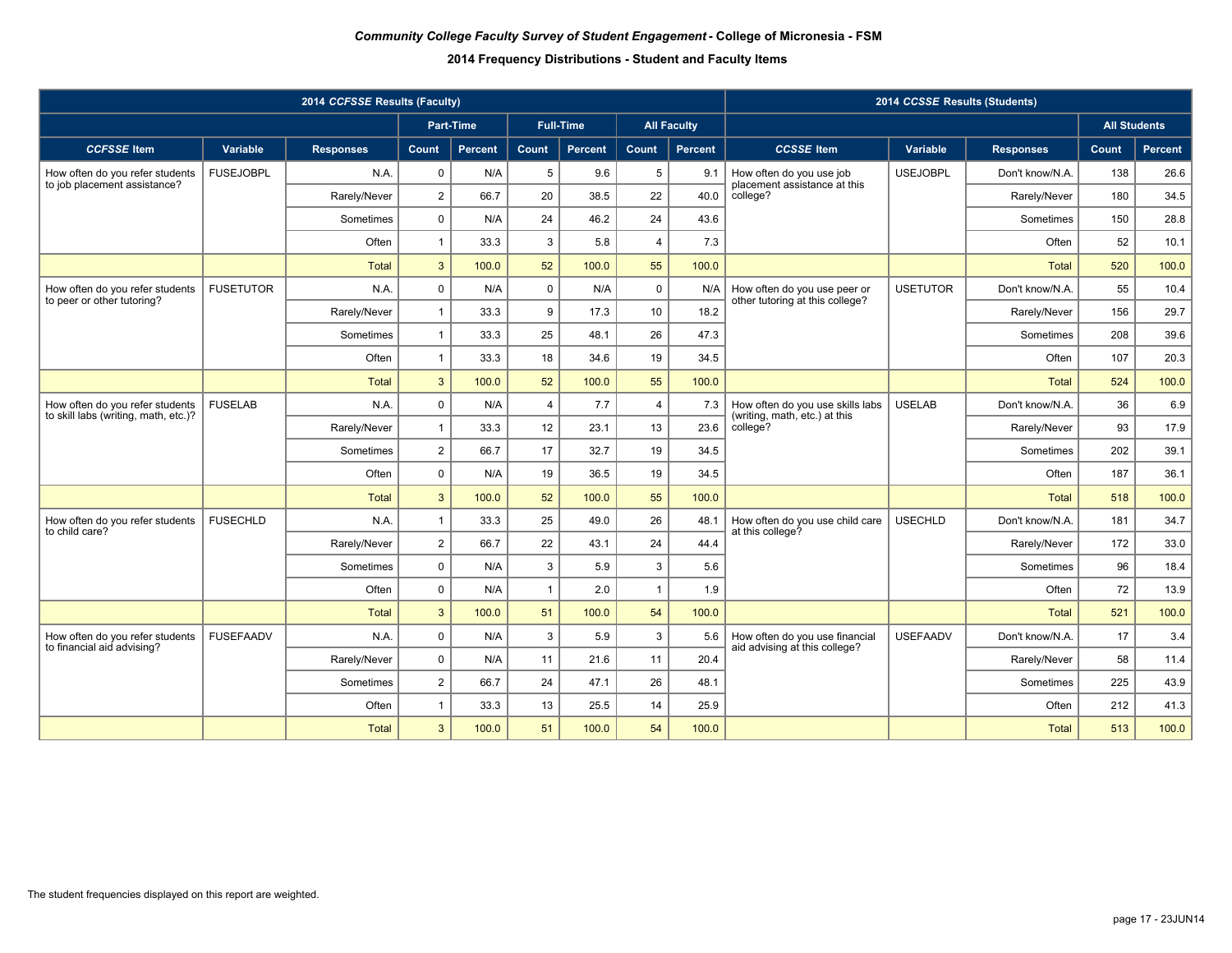|                                                                   |                  | 2014 CCFSSE Results (Faculty) | 2014 CCSSE Results (Students) |                |                |                  |                |                    |                                                                   |                 |                  |       |                     |
|-------------------------------------------------------------------|------------------|-------------------------------|-------------------------------|----------------|----------------|------------------|----------------|--------------------|-------------------------------------------------------------------|-----------------|------------------|-------|---------------------|
|                                                                   |                  |                               |                               | Part-Time      |                | <b>Full-Time</b> |                | <b>All Faculty</b> |                                                                   |                 |                  |       | <b>All Students</b> |
| <b>CCFSSE Item</b>                                                | Variable         | <b>Responses</b>              | Count                         | <b>Percent</b> | Count          | <b>Percent</b>   | Count          | <b>Percent</b>     | <b>CCSSE Item</b>                                                 | Variable        | <b>Responses</b> | Count | Percent             |
| How often do you refer students                                   | <b>FUSECOMLB</b> | N.A.                          | $\mathbf 0$                   | N/A            | $\overline{1}$ | 2.0              | $\mathbf{1}$   | 1.9                | How often do you use computer                                     | <b>USECOMLB</b> | Don't know/N.A.  | 10    | 1.8                 |
| to computer labs?                                                 |                  | Rarely/Never                  | $\mathbf{1}$                  | 33.3           | 6              | 11.8             | $\overline{7}$ | 13.0               | labs at this college?                                             |                 | Rarely/Never     | 23    | 4.3                 |
|                                                                   |                  | Sometimes                     | $\mathbf{1}$                  | 33.3           | 21             | 41.2             | 22             | 40.7               |                                                                   |                 | Sometimes        | 166   | 31.8                |
|                                                                   |                  | Often                         | $\mathbf{1}$                  | 33.3           | 23             | 45.1             | 24             | 44.4               |                                                                   |                 | Often            | 324   | 62.1                |
|                                                                   |                  | <b>Total</b>                  | $\mathbf{3}$                  | 100.0          | 51             | 100.0            | 54             | 100.0              |                                                                   |                 | <b>Total</b>     | 523   | 100.0               |
| How often do you refer students<br>to student organizations?      | <b>FUSESTORG</b> | N.A.                          | $\mathbf 0$                   | N/A            | 3              | 5.8              | 3              | 5.5                | How often do you use student<br>organizations at this college?    | <b>USESTORG</b> | Don't know/N.A.  | 67    | 12.8                |
|                                                                   |                  | Rarely/Never                  | $\mathbf{1}$                  | 33.3           | 16             | 30.8             | 17             | 30.9               |                                                                   |                 | Rarely/Never     | 75    | 14.2                |
|                                                                   |                  | Sometimes                     | $\sqrt{2}$                    | 66.7           | 26             | 50.0             | 28             | 50.9               |                                                                   |                 | Sometimes        | 251   | 48.0                |
|                                                                   |                  | Often                         | $\mathbf 0$                   | N/A            | $\overline{7}$ | 13.5             | $\overline{7}$ | 12.7               |                                                                   |                 | Often            | 130   | 24.9                |
|                                                                   |                  | <b>Total</b>                  | $\mathbf{3}$                  | 100.0          | 52             | 100.0            | 55             | 100.0              |                                                                   |                 | <b>Total</b>     | 523   | 100.0               |
| How often do you refer students<br>to transfer credit assistance? | <b>FUSETRCRD</b> | N.A.                          | $\mathsf 0$                   | N/A            | 8              | 15.4             | 8              | 14.5               | How often do you use transfer<br>credit assistance at this        | <b>USETRCRD</b> | Don't know/N.A.  | 181   | 34.7                |
|                                                                   |                  | Rarely/Never                  | 3                             | 100.0          | 24             | 46.2             | 27             | 49.1               | college?                                                          |                 | Rarely/Never     | 172   | 32.9                |
|                                                                   |                  | Sometimes                     | $\mathbf 0$                   | N/A            | 16             | 30.8             | 16             | 29.1               |                                                                   |                 | Sometimes        | 122   | 23.3                |
|                                                                   |                  | Often                         | $\mathbf 0$                   | N/A            | $\overline{4}$ | 7.7              | $\overline{4}$ | 7.3                |                                                                   |                 | Often            | 48    | 9.2                 |
|                                                                   |                  | Total                         | $\mathbf{3}$                  | 100.0          | 52             | 100.0            | 55             | 100.0              |                                                                   |                 | Total            | 522   | 100.0               |
| How often do you refer students<br>to services to students with   | <b>FUSEDISAB</b> | N.A.                          | $\mathbf{1}$                  | 33.3           | 26             | 50.0             | 27             | 49.1               | How often do you use services<br>to students with disabilities at | <b>USEDISAB</b> | Don't know/N.A.  | 201   | 38.2                |
| disabilities?                                                     |                  | Rarely/Never                  | $\sqrt{2}$                    | 66.7           | 18             | 34.6             | 20             | 36.4               | this college?                                                     |                 | Rarely/Never     | 164   | 31.2                |
|                                                                   |                  | Sometimes                     | $\mathbf 0$                   | N/A            | $\overline{5}$ | 9.6              | 5              | 9.1                |                                                                   |                 | Sometimes        | 116   | 22.1                |
|                                                                   |                  | Often                         | $\mathbf 0$                   | N/A            | 3              | 5.8              | 3              | 5.5                |                                                                   |                 | Often            | 45    | 8.6                 |
|                                                                   |                  | <b>Total</b>                  | $\mathbf{3}$                  | 100.0          | 52             | 100.0            | 55             | 100.0              |                                                                   |                 | <b>Total</b>     | 528   | 100.0               |
| How important do you believe<br>academic advising/planning is     | <b>FIMPACAD</b>  | Not at all                    | $\mathsf 0$                   | N/A            | $\mathsf 0$    | N/A              | $\mathbf 0$    | N/A                | How important is academic<br>advising/planning to you at this     | <b>IMPACAD</b>  | Not at all       | 28    | 5.4                 |
| to students at this college?                                      |                  | Somewhat                      | $\mathbf 0$                   | N/A            | $\overline{4}$ | 7.7              | $\overline{4}$ | 7.3                | college?                                                          |                 | Somewhat         | 90    | 17.2                |
|                                                                   |                  | Very                          | 3                             | 100.0          | 48             | 92.3             | 51             | 92.7               |                                                                   |                 | Very             | 404   | 77.5                |
|                                                                   |                  | Total                         | $\mathbf{3}$                  | 100.0          | 52             | 100.0            | 55             | 100.0              |                                                                   |                 | <b>Total</b>     | 522   | 100.0               |
| How important do you believe<br>career counseling is to students  | <b>FIMPCACOU</b> | Not at all                    | $\mathbf 0$                   | N/A            | $\mathbf 0$    | N/A              | $\mathbf 0$    | N/A                | How important is career<br>counseling to you at this              | <b>IMPCACOU</b> | Not at all       | 54    | 10.4                |
| at this college?                                                  |                  | Somewhat                      | $\mathbf{1}$                  | 33.3           | 10             | 19.2             | 11             | 20.0               | college?                                                          |                 | Somewhat         | 137   | 26.2                |
|                                                                   |                  | Very                          | $\overline{2}$                | 66.7           | 42             | 80.8             | 44             | 80.0               |                                                                   |                 | Very             | 330   | 63.4                |
|                                                                   |                  | Total                         | 3                             | 100.0          | 52             | 100.0            | 55             | 100.0              |                                                                   |                 | Total            | 521   | 100.0               |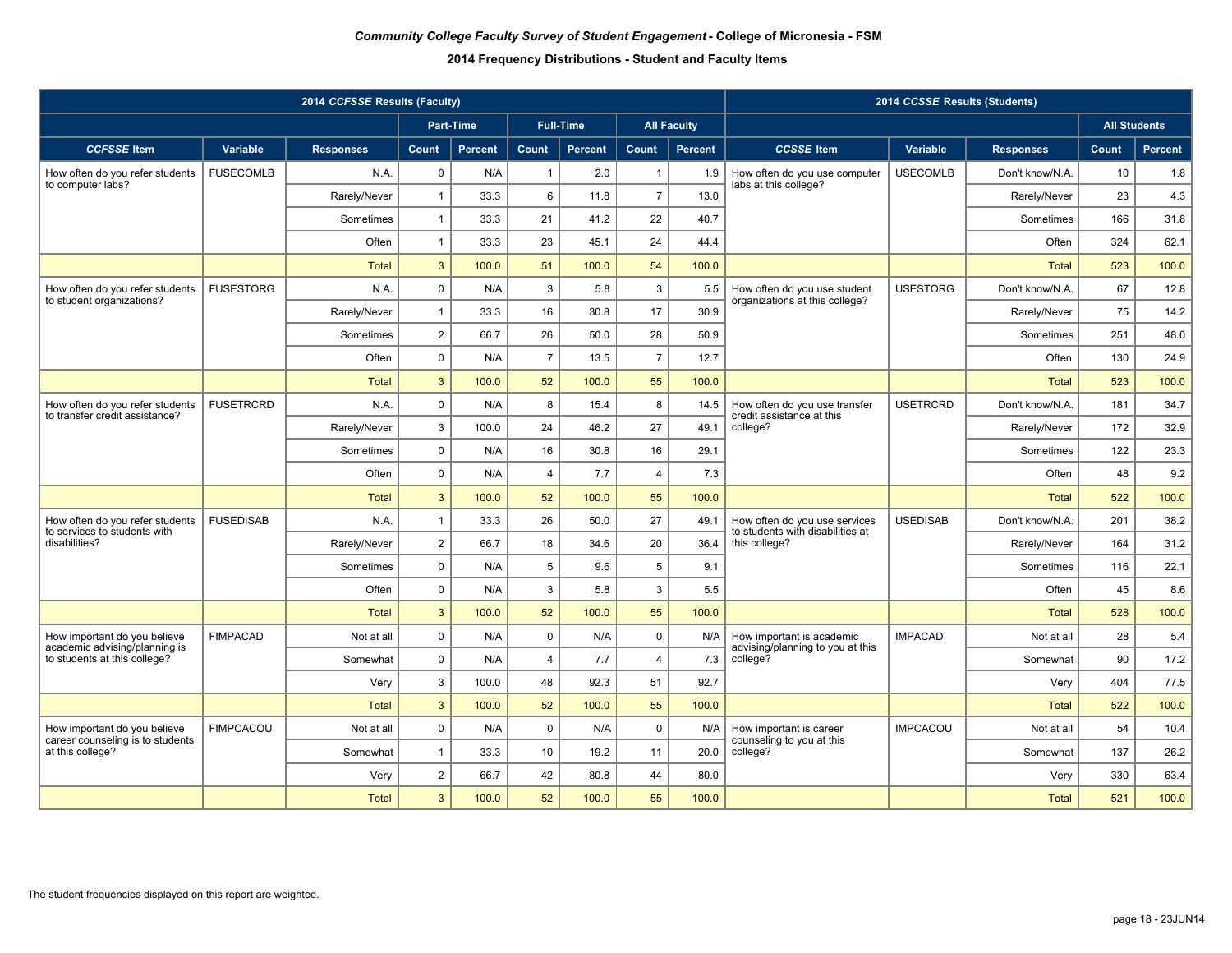|                                                                   |                  | 2014 CCFSSE Results (Faculty) | 2014 CCSSE Results (Students) |                  |                |                  |                |                    |                                                                     |                 |                  |       |                     |
|-------------------------------------------------------------------|------------------|-------------------------------|-------------------------------|------------------|----------------|------------------|----------------|--------------------|---------------------------------------------------------------------|-----------------|------------------|-------|---------------------|
|                                                                   |                  |                               |                               | <b>Part-Time</b> |                | <b>Full-Time</b> |                | <b>All Faculty</b> |                                                                     |                 |                  |       | <b>All Students</b> |
| <b>CCFSSE Item</b>                                                | Variable         | <b>Responses</b>              | Count                         | Percent          | Count          | Percent          | Count          | Percent            | <b>CCSSE</b> Item                                                   | Variable        | <b>Responses</b> | Count | <b>Percent</b>      |
| How important do you believe                                      | <b>FIMPJOBPL</b> | Not at all                    | $\mathbf 0$                   | N/A              | $\mathbf 0$    | N/A              | $\mathbf 0$    | N/A                | How important is job placement                                      | <b>IMPJOBPL</b> | Not at all       | 103   | 20.1                |
| job placement assistance is to<br>students at this college?       |                  | Somewhat                      | $\mathbf{1}$                  | 33.3             | 12             | 23.1             | 13             | 23.6               | assistance to you at this<br>college?                               |                 | Somewhat         | 162   | 31.6                |
|                                                                   |                  | Very                          | $\boldsymbol{2}$              | 66.7             | 40             | 76.9             | 42             | 76.4               |                                                                     |                 | Very             | 247   | 48.3                |
|                                                                   |                  | <b>Total</b>                  | $\mathbf{3}$                  | 100.0            | 52             | 100.0            | 55             | 100.0              |                                                                     |                 | <b>Total</b>     | 511   | 100.0               |
| How important do you believe<br>peer and other tutoring is to     | <b>FIMPTUTOR</b> | Not at all                    | $\Omega$                      | N/A              | $\mathbf 0$    | N/A              | $\mathbf 0$    | N/A                | How important is peer and other<br>tutoring to you at this college? | <b>IMPTUTOR</b> | Not at all       | 50    | 9.8                 |
| students at this college?                                         |                  | Somewhat                      | $\mathbf 0$                   | N/A              | 8              | 15.4             | 8              | 14.5               |                                                                     |                 | Somewhat         | 125   | 24.4                |
|                                                                   |                  | Very                          | 3                             | 100.0            | 44             | 84.6             | 47             | 85.5               |                                                                     |                 | Very             | 337   | 65.8                |
|                                                                   |                  | Total                         | $\sqrt{3}$                    | 100.0            | 52             | 100.0            | 55             | 100.0              |                                                                     |                 | <b>Total</b>     | 512   | 100.0               |
| How important do you believe<br>skills labs (writing, math, etc.) | <b>FIMPLAB</b>   | Not at all                    | $\pmb{0}$                     | N/A              | $\mathsf 0$    | N/A              | $\mathbf 0$    | N/A                | How important are skills labs<br>(writing, math, etc.) to you at    | <b>IMPLAB</b>   | Not at all       | 32    | 6.4                 |
| are to students at this college?                                  |                  | Somewhat                      | $\mathbf{1}$                  | 33.3             | 5              | 9.6              | 6              | 10.9               | this college?                                                       |                 | Somewhat         | 119   | 23.3                |
|                                                                   |                  | Very                          | $\overline{2}$                | 66.7             | 47             | 90.4             | 49             | 89.1               |                                                                     |                 | Very             | 359   | 70.3                |
|                                                                   |                  | <b>Total</b>                  | $\mathbf{3}$                  | 100.0            | 52             | 100.0            | 55             | 100.0              |                                                                     |                 | <b>Total</b>     | 510   | 100.0               |
| How important do you believe<br>child care is to students at this | <b>FIMPCHLD</b>  | Not at all                    | $\mathbf{1}$                  | 33.3             | 8              | 15.4             | 9              | 16.4               | How important is child care to<br>you at this college?              | <b>IMPCHLD</b>  | Not at all       | 152   | 29.8                |
| college?                                                          |                  | Somewhat                      | $\overline{2}$                | 66.7             | 26             | 50.0             | 28             | 50.9               |                                                                     |                 | Somewhat         | 128   | 25.0                |
|                                                                   |                  | Very                          | $\mathbf 0$                   | N/A              | 18             | 34.6             | 18             | 32.7               |                                                                     |                 | Very             | 232   | 45.2                |
|                                                                   |                  | <b>Total</b>                  | $\mathbf{3}$                  | 100.0            | 52             | 100.0            | 55             | 100.0              |                                                                     |                 | <b>Total</b>     | 512   | 100.0               |
| How important do you believe<br>financial aid advising is to      | <b>FIMPFAADV</b> | Not at all                    | $\pmb{0}$                     | N/A              | $\overline{2}$ | 3.9              | $\overline{2}$ | 3.7                | How important is financial aid<br>advising to you at this college?  | <b>IMPFAADV</b> | Not at all       | 17    | 3.4                 |
| students at this college?                                         |                  | Somewhat                      | $\mathbf 0$                   | N/A              | 5              | 9.8              | 5              | 9.3                |                                                                     |                 | Somewhat         | 83    | 16.4                |
|                                                                   |                  | Very                          | $\mathbf{3}$                  | 100.0            | 44             | 86.3             | 47             | 87.0               |                                                                     |                 | Very             | 404   | 80.1                |
|                                                                   |                  | <b>Total</b>                  | $\mathbf{3}$                  | 100.0            | 51             | 100.0            | 54             | 100.0              |                                                                     |                 | <b>Total</b>     | 505   | 100.0               |
| How important do you believe<br>computer labs are to students     | <b>FIMPCOMLB</b> | Not at all                    | $\mathbf 0$                   | N/A              | $\mathbf 0$    | N/A              | $\mathbf 0$    | N/A                | How important are computer<br>labs to you at this college?          | <b>IMPCOMLB</b> | Not at all       | 9     | 1.8                 |
| at this college?                                                  |                  | Somewhat                      | $\pmb{0}$                     | N/A              | 8              | 15.4             | 8              | 14.5               |                                                                     |                 | Somewhat         | 84    | 16.3                |
|                                                                   |                  | Very                          | 3                             | 100.0            | 44             | 84.6             | 47             | 85.5               |                                                                     |                 | Very             | 422   | 81.8                |
|                                                                   |                  | <b>Total</b>                  | $\mathbf{3}$                  | 100.0            | 52             | 100.0            | 55             | 100.0              |                                                                     |                 | <b>Total</b>     | 516   | 100.0               |
| How important do you believe<br>student organizations are to      | <b>FIMPSTORG</b> | Not at all                    | $\mathbf{1}$                  | 33.3             | $\overline{1}$ | 1.9              | $\overline{2}$ | 3.6                | How important are student<br>organizations to you at this           | <b>IMPSTORG</b> | Not at all       | 50    | 9.7                 |
| students at this college?                                         |                  | Somewhat                      | $\overline{2}$                | 66.7             | 25             | 48.1             | 27             | 49.1               | college?                                                            |                 | Somewhat         | 200   | 39.0                |
|                                                                   |                  | Very                          | $\pmb{0}$                     | N/A              | 26             | 50.0             | 26             | 47.3               |                                                                     |                 | Very             | 263   | 51.3                |
|                                                                   |                  | <b>Total</b>                  | $\overline{3}$                | 100.0            | 52             | 100.0            | 55             | 100.0              |                                                                     |                 | <b>Total</b>     | 512   | 100.0               |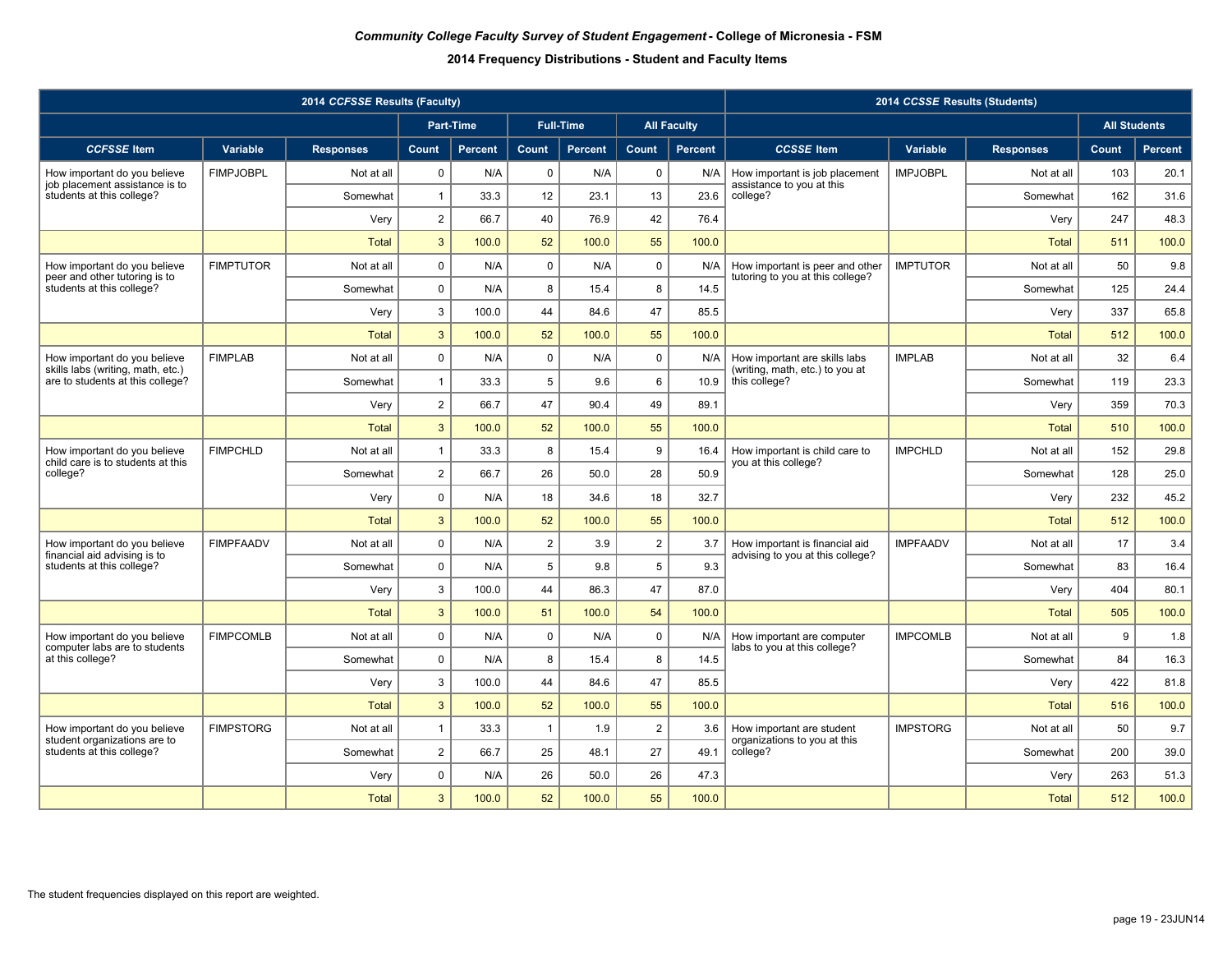|                                                                 |                  | 2014 CCFSSE Results (Faculty) | 2014 CCSSE Results (Students) |                  |                |                  |                |                    |                                                                    |                 |                  |       |                     |
|-----------------------------------------------------------------|------------------|-------------------------------|-------------------------------|------------------|----------------|------------------|----------------|--------------------|--------------------------------------------------------------------|-----------------|------------------|-------|---------------------|
|                                                                 |                  |                               |                               | <b>Part-Time</b> |                | <b>Full-Time</b> |                | <b>All Faculty</b> |                                                                    |                 |                  |       | <b>All Students</b> |
| <b>CCFSSE</b> Item                                              | Variable         | <b>Responses</b>              | Count                         | Percent          | Count          | <b>Percent</b>   | Count          | <b>Percent</b>     | <b>CCSSE</b> Item                                                  | Variable        | <b>Responses</b> | Count | <b>Percent</b>      |
| How important do you believe                                    | <b>FIMPTRCRD</b> | Not at all                    | $\mathbf{1}$                  | 33.3             | 3              | 5.8              | $\overline{4}$ | 7.3                | How important is transfer credit                                   | <b>IMPTRCRD</b> | Not at all       | 138   | 27.0                |
| transfer credit assistance is to<br>students at this college?   |                  | Somewhat                      | $\mathbf 0$                   | N/A              | 20             | 38.5             | 20             | 36.4               | assistance to you at this<br>college?                              |                 | Somewhat         | 146   | 28.7                |
|                                                                 |                  | Very                          | $\overline{2}$                | 66.7             | 29             | 55.8             | 31             | 56.4               |                                                                    |                 | Very             | 226   | 44.3                |
|                                                                 |                  | <b>Total</b>                  | $\mathbf{3}$                  | 100.0            | 52             | 100.0            | 55             | 100.0              |                                                                    |                 | <b>Total</b>     | 510   | 100.0               |
| How important do you believe<br>services to students with       | <b>FIMPDISAB</b> | Not at all                    | $\mathbf{1}$                  | 33.3             | 8              | 15.4             | 9              | 16.4               | How important are services to<br>students with disabilities to you | <b>IMPDISAB</b> | Not at all       | 129   | 25.0                |
| disabilities are to students at<br>this college?                |                  | Somewhat                      | $\overline{2}$                | 66.7             | 11             | 21.2             | 13             | 23.6               | at this college?                                                   |                 | Somewhat         | 122   | 23.6                |
|                                                                 |                  | Very                          | $\pmb{0}$                     | N/A              | 33             | 63.5             | 33             | 60.0               |                                                                    |                 | Very             | 265   | 51.3                |
|                                                                 |                  | <b>Total</b>                  | $\mathbf{3}$                  | 100.0            | 52             | 100.0            | 55             | 100.0              |                                                                    |                 | <b>Total</b>     | 517   | 100.0               |
| How likely is it that working<br>full-time would cause students | <b>FWRKFULL</b>  | Not likely                    | $\mathbf 0$                   | N/A              | 8              | 15.4             | 8              | 14.5               | How likely is it that working<br>full-time would cause you to      | <b>WRKFULL</b>  | Not likely       | 243   | 45.3                |
| to withdraw from class or from<br>this college?                 |                  | Somewhat likely               | $\overline{2}$                | 66.7             | 6              | 11.5             | 8              | 14.5               | withdraw from class or from this<br>college?                       |                 | Somewhat likely  | 57    | 10.6                |
|                                                                 |                  | Likely                        | $\mathbf{1}$                  | 33.3             | 15             | 28.8             | 16             | 29.1               |                                                                    |                 | Likely           | 112   | 20.8                |
|                                                                 |                  | Very likely                   | $\pmb{0}$                     | N/A              | 23             | 44.2             | 23             | 41.8               |                                                                    |                 | Very likely      | 124   | 23.3                |
|                                                                 |                  | <b>Total</b>                  | $\mathbf{3}$                  | 100.0            | 52             | 100.0            | 55             | 100.0              |                                                                    |                 | <b>Total</b>     | 535   | 100.0               |
| How likely is it that caring for<br>dependents would cause      | <b>FCAREDEP</b>  | Not likely                    | $\pmb{0}$                     | N/A              | $\overline{1}$ | 1.9              | $\overline{1}$ | 1.8                | How likely is it that caring for<br>dependents would cause you to  | CAREDEP         | Not likely       | 191   | 35.7                |
| students to withdraw from class<br>or from this college?        |                  | Somewhat likely               | $\overline{2}$                | 66.7             | 10             | 19.2             | 12             | 21.8               | withdraw from class or from this<br>college?                       |                 | Somewhat likely  | 133   | 24.9                |
|                                                                 |                  | Likelv                        | $\mathbf{1}$                  | 33.3             | 21             | 40.4             | 22             | 40.0               |                                                                    |                 | Likely           | 133   | 24.8                |
|                                                                 |                  | Very likely                   | $\pmb{0}$                     | N/A              | 20             | 38.5             | 20             | 36.4               |                                                                    |                 | Very likely      | 78    | 14.6                |
|                                                                 |                  | <b>Total</b>                  | $\mathbf{3}$                  | 100.0            | 52             | 100.0            | 55             | 100.0              |                                                                    |                 | <b>Total</b>     | 535   | 100.0               |
| How likely is it that being<br>academically unprepared would    | <b>FACADUNP</b>  | Not likely                    | $\mathbf 0$                   | N/A              | $\overline{2}$ | 3.8              | $\overline{2}$ | 3.6                | How likely is it that being<br>academically unprepared would       | <b>ACADUNP</b>  | Not likely       | 171   | 32.0                |
| cause students to withdraw from<br>class or from this college?  |                  | Somewhat likely               | $\mathbf 0$                   | N/A              | $\sqrt{5}$     | 9.6              | 5              | 9.1                | cause you to withdraw from<br>class or from this college?          |                 | Somewhat likely  | 150   | 28.1                |
|                                                                 |                  | Likely                        | $\mathbf{1}$                  | 33.3             | 9              | 17.3             | 10             | 18.2               |                                                                    |                 | Likely           | 131   | 24.5                |
|                                                                 |                  | Very likely                   | $\overline{2}$                | 66.7             | 36             | 69.2             | 38             | 69.1               |                                                                    |                 | Very likely      | 82    | 15.4                |
|                                                                 |                  | Total                         | $\sqrt{3}$                    | 100.0            | 52             | 100.0            | 55             | 100.0              |                                                                    |                 | Total            | 534   | 100.0               |
| How likely is it that lacking<br>finances would cause students  | <b>FLACKFIN</b>  | Not likely                    | $\pmb{0}$                     | N/A              | 10             | 19.2             | 10             | 18.2               | How likely is it that lack of<br>finances would cause you to       | <b>LACKFIN</b>  | Not likely       | 144   | 27.2                |
| to withdraw from class or from<br>this college?                 |                  | Somewhat likely               | $\mathbf 0$                   | N/A              | 9              | 17.3             | 9              | 16.4               | withdraw from class or from this<br>college?                       |                 | Somewhat likely  | 102   | 19.3                |
|                                                                 |                  | Likelv                        | $\mathbf{1}$                  | 33.3             | 13             | 25.0             | 14             | 25.5               |                                                                    |                 | Likelv           | 146   | 27.4                |
|                                                                 |                  | Very likely                   | $\overline{2}$                | 66.7             | 20             | 38.5             | 22             | 40.0               |                                                                    |                 | Very likely      | 138   | 26.1                |
|                                                                 |                  | <b>Total</b>                  | $\mathbf{3}$                  | 100.0            | 52             | 100.0            | 55             | 100.0              |                                                                    |                 | Total            | 531   | 100.0               |